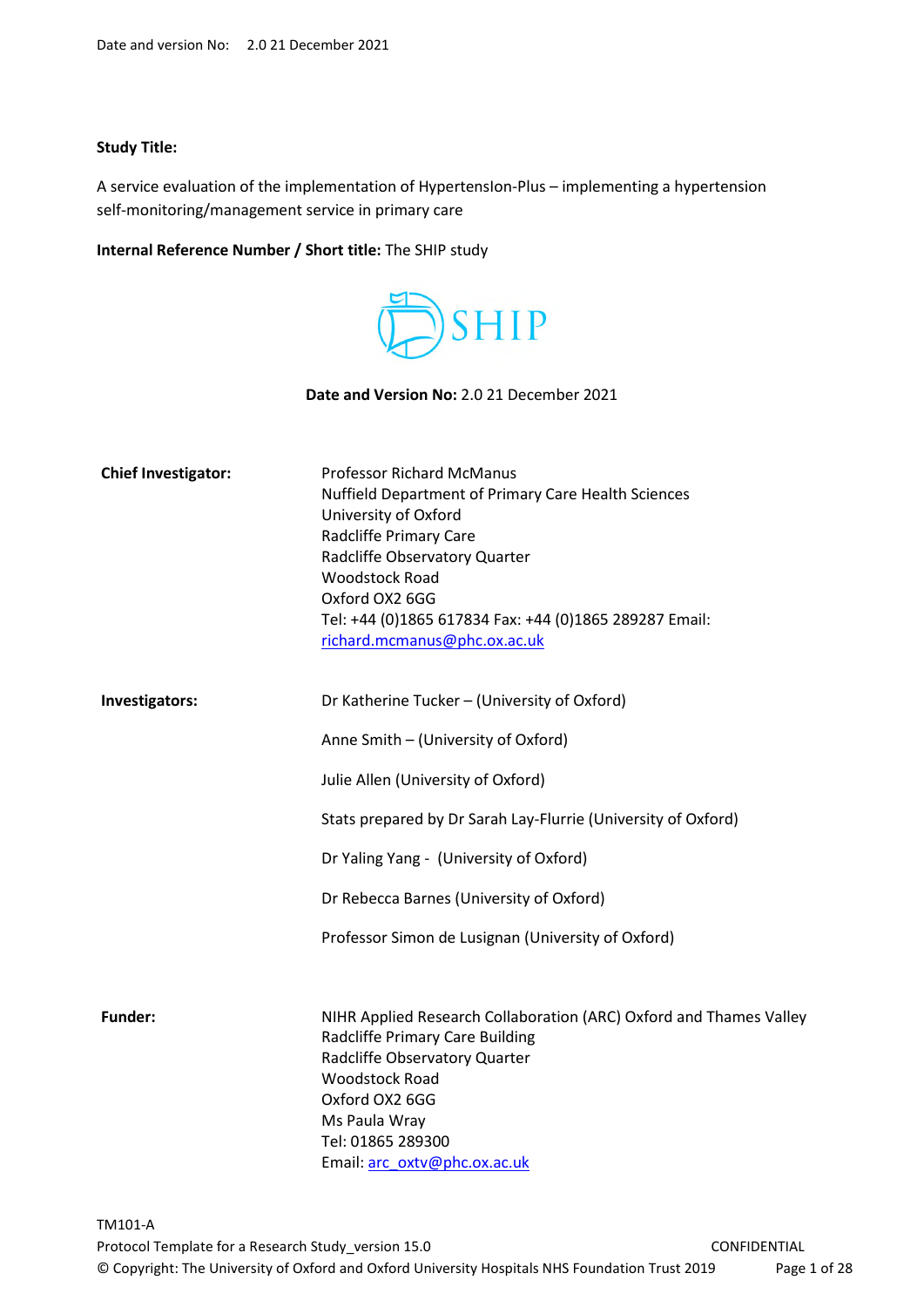#### **Chief Investigator Signature:** Prof Richard McManus

Date: 21 December 2021

 $\frac{1}{2} \frac{1}{2} \frac{1}{2} \frac{1}{2} \frac{1}{2} \frac{1}{2} \frac{1}{2} \frac{1}{2} \frac{1}{2} \frac{1}{2} \frac{1}{2} \frac{1}{2} \frac{1}{2} \frac{1}{2} \frac{1}{2} \frac{1}{2} \frac{1}{2} \frac{1}{2} \frac{1}{2} \frac{1}{2} \frac{1}{2} \frac{1}{2} \frac{1}{2} \frac{1}{2} \frac{1}{2} \frac{1}{2} \frac{1}{2} \frac{1}{2} \frac{1}{2} \frac{1}{2} \frac{1}{2} \frac{$ 

#### **Confidentiality Statement**

This document contains confidential information that must not be disclosed to anyone other than the Sponsor, the Investigator Team, HRA, host organisation, and members of the Research Ethics Committee, unless authorised to do so.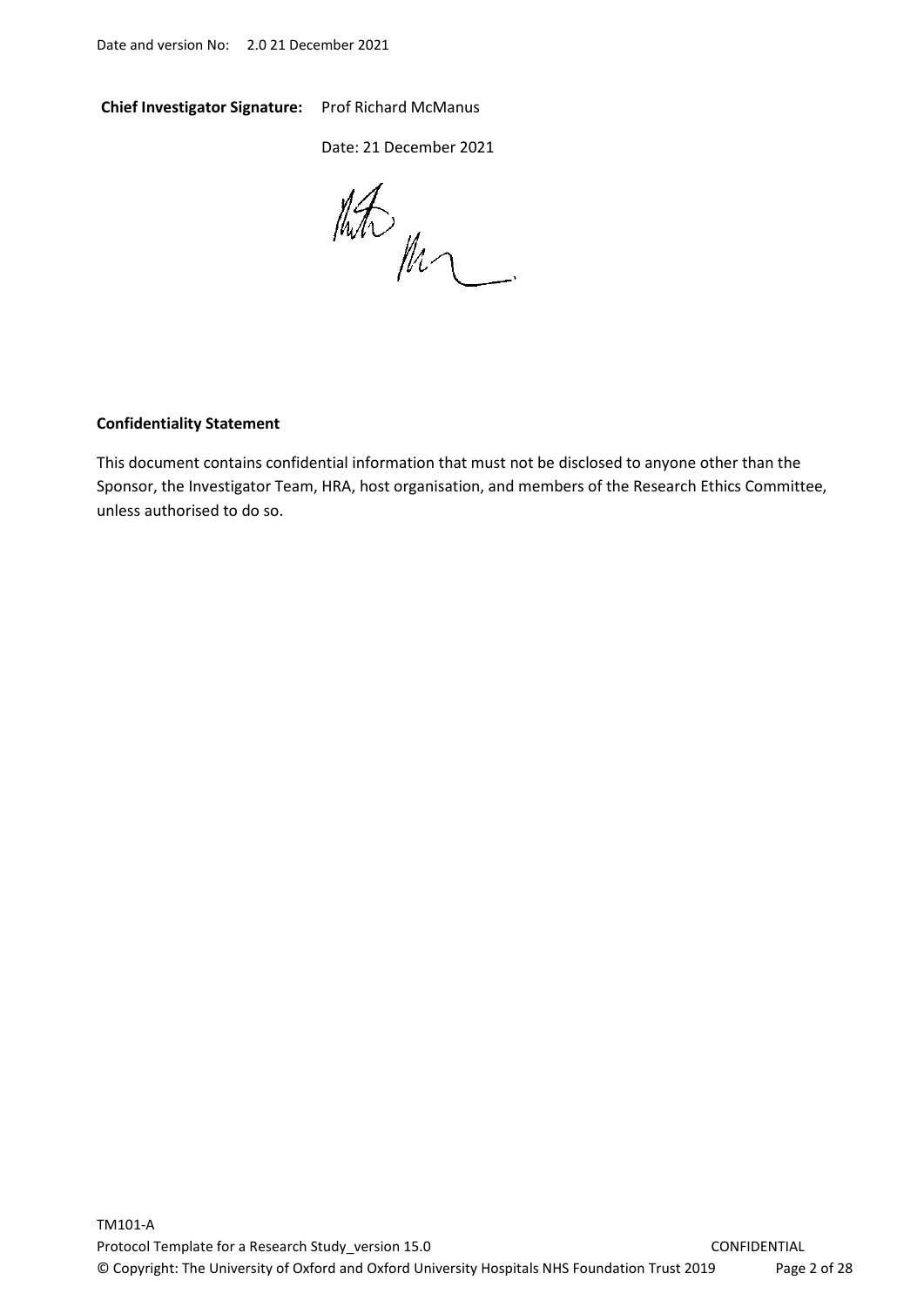A Service evaluation of the HypertensIon-Plus Implementation – implementing a hypertension selfmonitoring/management service in primary care

#### **Protocol signature page**

The undersigned has read and understood the trial protocol detailed above and agrees to conduct the trial in compliance with the protocol.

**Principal Investigator**  (Please print name)

**Signature Site name or ID number Date**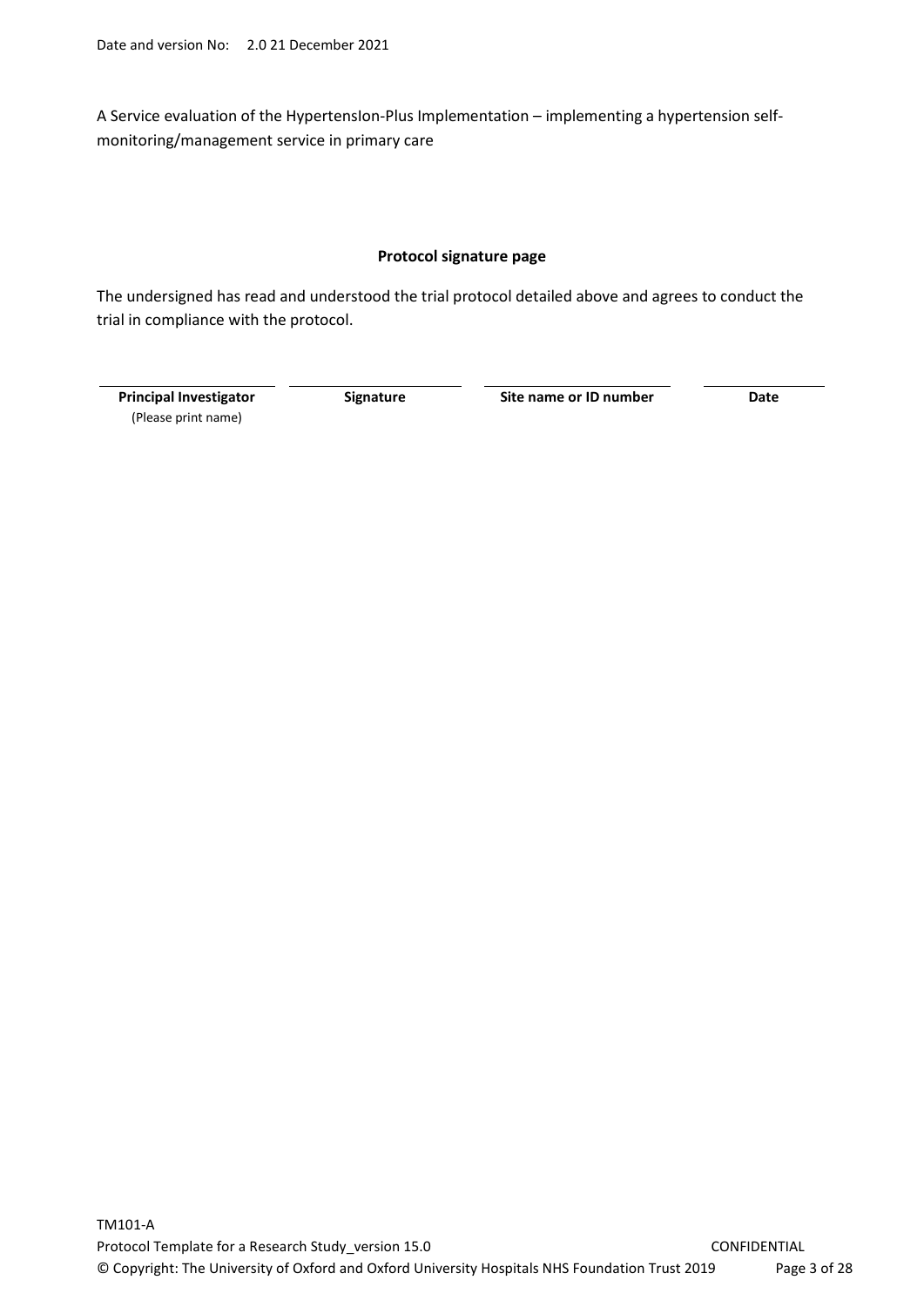# **TABLE OF CONTENTS**

| 1.  |        |                                                                                  |  |  |  |
|-----|--------|----------------------------------------------------------------------------------|--|--|--|
| 2.  |        |                                                                                  |  |  |  |
| 3.  |        |                                                                                  |  |  |  |
| 4.  |        |                                                                                  |  |  |  |
| 5.  |        |                                                                                  |  |  |  |
| 6.  |        |                                                                                  |  |  |  |
| 7.  |        |                                                                                  |  |  |  |
| 8.  |        |                                                                                  |  |  |  |
|     | 8.1.   |                                                                                  |  |  |  |
|     | 8.2.   |                                                                                  |  |  |  |
|     | 8.3.   |                                                                                  |  |  |  |
| 9.  |        |                                                                                  |  |  |  |
|     | 9.1.   |                                                                                  |  |  |  |
|     | 9.2.   |                                                                                  |  |  |  |
|     | 9.3.   |                                                                                  |  |  |  |
|     | 9.4.   |                                                                                  |  |  |  |
|     | 9.5.   |                                                                                  |  |  |  |
|     | 9.5.1. |                                                                                  |  |  |  |
|     | 9.5.2. |                                                                                  |  |  |  |
|     | 9.6.   |                                                                                  |  |  |  |
|     | 9.7.   |                                                                                  |  |  |  |
|     | 9.8.   |                                                                                  |  |  |  |
|     | 9.9.   |                                                                                  |  |  |  |
| 10. |        |                                                                                  |  |  |  |
| 11. |        |                                                                                  |  |  |  |
|     | 11.1.  |                                                                                  |  |  |  |
|     | 11.2.  |                                                                                  |  |  |  |
|     | 12.1.  |                                                                                  |  |  |  |
|     | 12.2.  |                                                                                  |  |  |  |
|     | 12.3.  |                                                                                  |  |  |  |
|     | 12.4.  | Procedures for Reporting any Deviation(s) from the Original Statistical Plan  23 |  |  |  |
|     | 12.5.  |                                                                                  |  |  |  |

#### TM101-A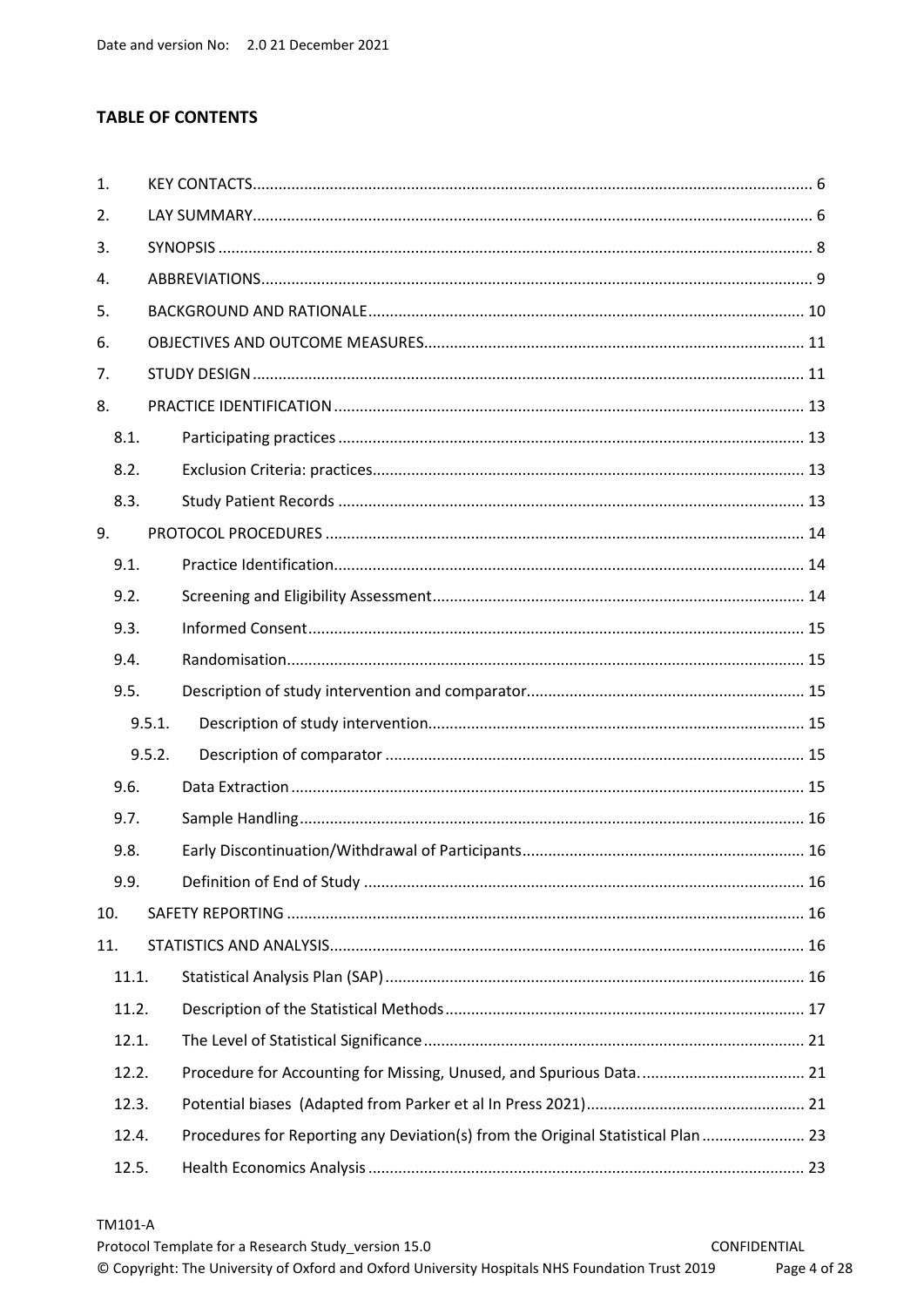| 13. |       |                                                                         |  |
|-----|-------|-------------------------------------------------------------------------|--|
|     | 13.1. |                                                                         |  |
|     | 13.2. |                                                                         |  |
|     | 13.3. |                                                                         |  |
| 14. |       |                                                                         |  |
|     | 14.1. |                                                                         |  |
|     | 14.2. |                                                                         |  |
| 15. |       |                                                                         |  |
| 16. |       |                                                                         |  |
| 17. |       |                                                                         |  |
| 18. |       |                                                                         |  |
|     | 18.1. |                                                                         |  |
|     | 18.2. |                                                                         |  |
|     | 18.3. |                                                                         |  |
|     | 18.4. |                                                                         |  |
|     | 18.5. |                                                                         |  |
|     | 18.6. |                                                                         |  |
| 19. |       |                                                                         |  |
|     | 19.1. |                                                                         |  |
|     | 19.2. |                                                                         |  |
| 20. |       |                                                                         |  |
| 21. |       | DEVELOPMENT OF A NEW PRODUCT/ PROCESS OR THE GENERATION OF INTELLECTUAL |  |
|     |       |                                                                         |  |
| 22. |       |                                                                         |  |
| 23. |       |                                                                         |  |
| 24. |       |                                                                         |  |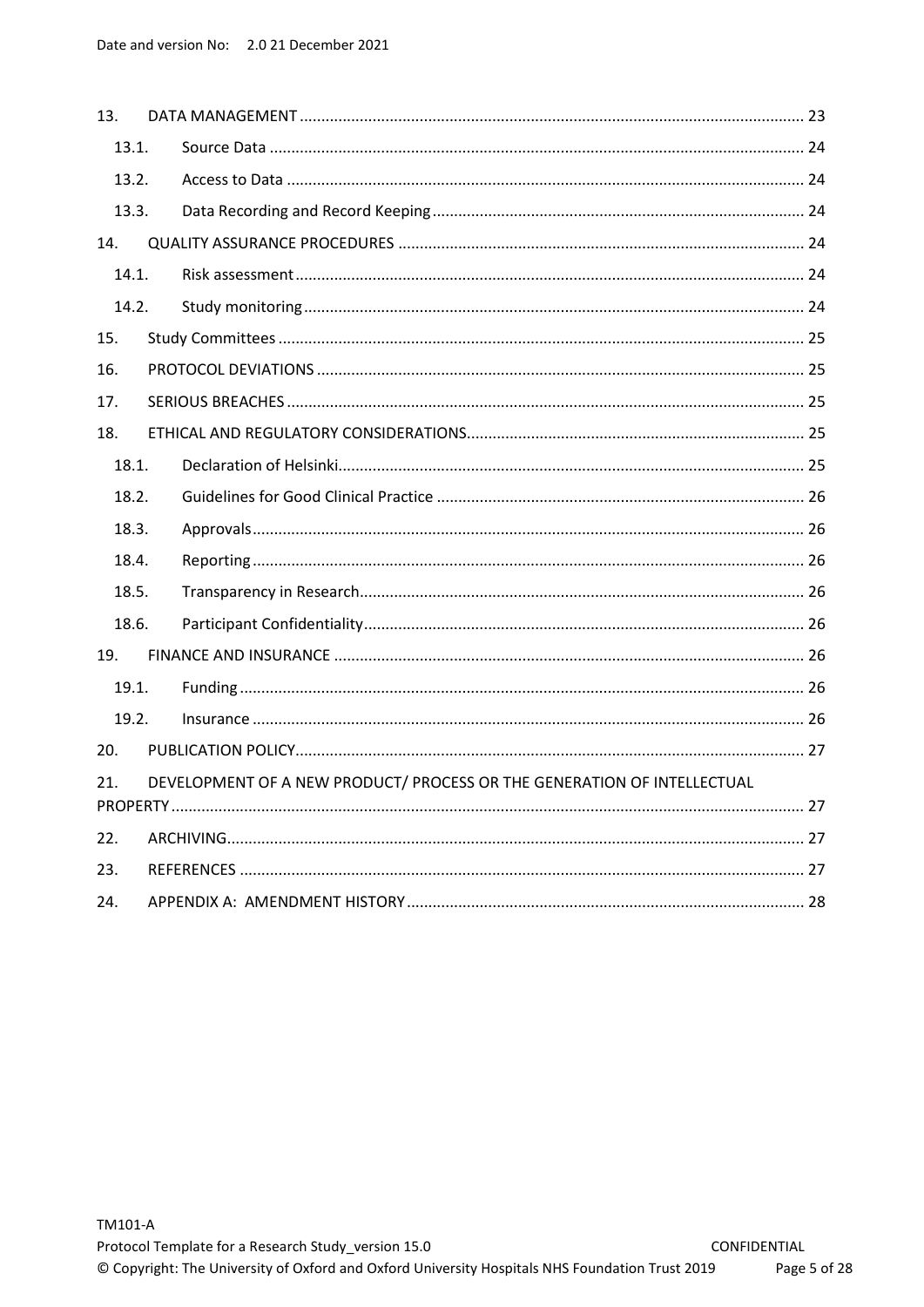# **1. KEY CONTACTS**

| <b>Chief Investigator</b>   | <b>Professor Richard McManus</b>                                   |
|-----------------------------|--------------------------------------------------------------------|
|                             | <b>Nuffield Department of Primary Care Health Sciences</b>         |
|                             | University of Oxford                                               |
|                             | Radcliffe Primary Care                                             |
|                             | Radcliffe Observatory Quarter                                      |
|                             | <b>Woodstock Road</b>                                              |
|                             | Oxford OX2 6GG                                                     |
|                             | Tel: +44 (0)1865 617834 Fax: +44 (0)1865 289287 Email:             |
|                             | richard.mcmanus@phc.ox.ac.uk                                       |
| Funder(s)                   | NIHR Applied Research Collaboration (ARC) Oxford and Thames Valley |
|                             | Radcliffe Primary Care Building                                    |
|                             | Radcliffe Observatory Quarter                                      |
|                             | <b>Woodstock Road</b>                                              |
|                             | Oxford OX2 6GG                                                     |
|                             | Ms Paula Wray                                                      |
|                             | Tel: 01865 289300                                                  |
|                             | Email: arc_oxtv@phc.ox.ac.uk                                       |
|                             |                                                                    |
| <b>Clinical Trials Unit</b> | Primary Care Clinical Trials Unit                                  |
|                             | Radcliffe Observatory Quarter                                      |
|                             | <b>Woodstock Road</b>                                              |
|                             | Oxford OX2 6GG                                                     |
|                             | Tel: +44 (0)1865 289256                                            |
|                             |                                                                    |
| <b>Statistician</b>         | Dr Sarah Lay Flurrie                                               |
|                             |                                                                    |
|                             | Dr Constantinos Koshiaris                                          |
|                             |                                                                    |
|                             |                                                                    |
|                             |                                                                    |
| <b>Committees</b>           | <b>Study Management Group</b>                                      |
|                             |                                                                    |
|                             | <b>Study Advisory Committee</b>                                    |
|                             |                                                                    |
|                             |                                                                    |
|                             |                                                                    |

### **2. LAY SUMMARY**

Hypertension Plus was developed to help patients measure their blood pressure (BP), send the results to the GP, and communicate about changes they could make to their treatment. Hypertension Plus reminds patients to measure their BP, and reminds patients and their GPs and other clinical staff when they need to take action.

The NIHR Applied Research Collaboration (Oxford and Thames Valley) is funding "A service evaluation of the implementation of Hypertension Plus" know as the "SHIP" study for short. The SHIP study will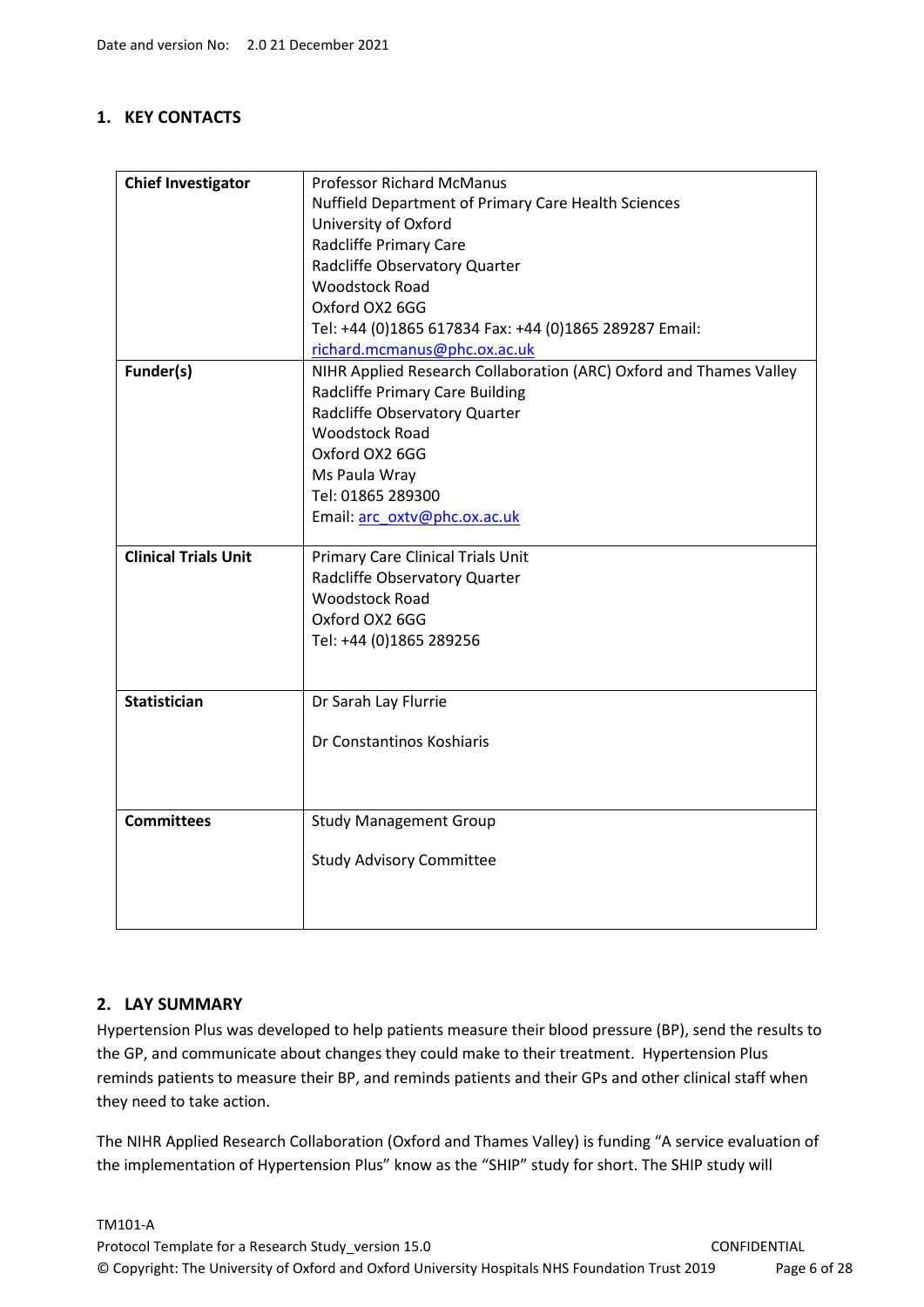explore how well Hypertension Plus works in GP surgeries, in particular how many patients choose to use it, how well their blood pressure is controlled, and what impact it has on the workload of GP practices.we will look at the impact on the cost of care, and how many prescriptions are issued.

The SHIP study will use anonymised routinely collected data, recorded by practices and patients in their routine care. We will compare data from patients who have chosen to useHypertension Plus with those who haven't. For those patients who use Hypertension Plus, we will compare results from before and after they start to use it. There is no way of the research team knowing who the patients are.

Summaries of the results will be shared with GP practices, patients and commissioners of care. The research team will publish the results in journals and present at conferences and share them in traditional and social media.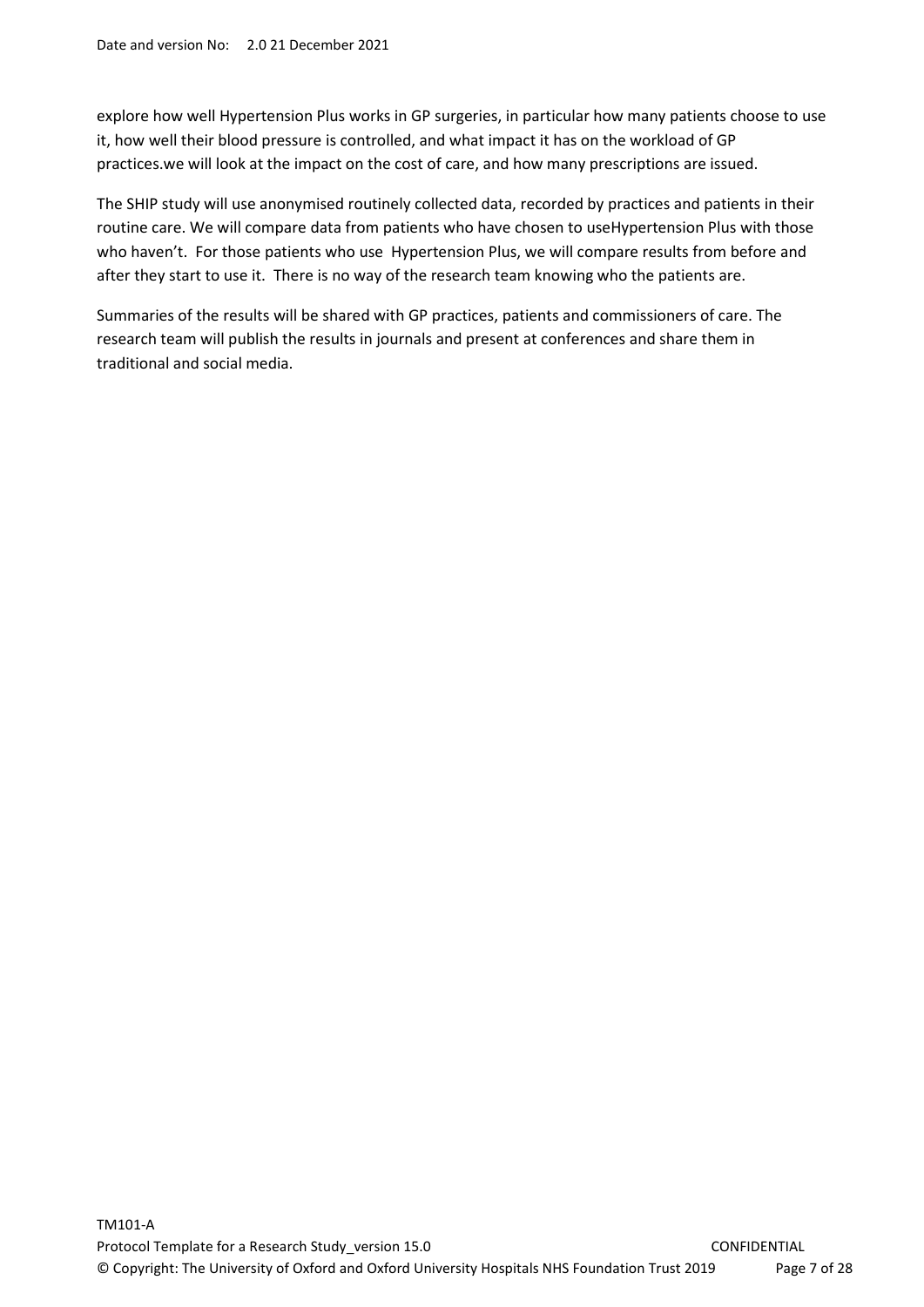# **3. SYNOPSIS**

| <b>Study Title</b>                 | A Service evaluation of the Hypertension-Plus Implementation -<br>implementing a hypertension self-monitoring/management service in<br>primary care                                                                 |                                                                                                                                        |                                                                                            |  |
|------------------------------------|---------------------------------------------------------------------------------------------------------------------------------------------------------------------------------------------------------------------|----------------------------------------------------------------------------------------------------------------------------------------|--------------------------------------------------------------------------------------------|--|
| Internal ref. no. / short<br>title | The SHIP study                                                                                                                                                                                                      |                                                                                                                                        |                                                                                            |  |
| Study registration                 | tbc                                                                                                                                                                                                                 |                                                                                                                                        |                                                                                            |  |
| Sponsor                            | University of Oxford<br>Joint Research Office<br>1st Floor, Boundary Brook House<br>Churchill Drive, Headington<br>Oxford OX3 7LQ                                                                                   |                                                                                                                                        |                                                                                            |  |
| Funder                             | NIHR ARC Oxford and Thames Valley<br>Radcliffe Primary Care Building<br>Radcliffe Observatory Quarter<br><b>Woodstock Road</b><br>Oxford OX2 6GG<br>Paula Wray<br>Tel: 01865 289300<br>Email: arc oxtv@phc.ox.ac.uk |                                                                                                                                        |                                                                                            |  |
| <b>Study Design</b>                | <b>Observational Service Evaluation</b>                                                                                                                                                                             |                                                                                                                                        |                                                                                            |  |
| <b>Study Sites</b>                 | GP practices                                                                                                                                                                                                        |                                                                                                                                        |                                                                                            |  |
| <b>Study Participants</b>          | Adult patients (>18y) with hypertension                                                                                                                                                                             |                                                                                                                                        |                                                                                            |  |
| Sample Size                        |                                                                                                                                                                                                                     | Anonymised records from approximately 60 practices                                                                                     |                                                                                            |  |
| <b>Planned Study Period</b>        | following recruitment.                                                                                                                                                                                              | From January 2022 for around 12 months with follow-up for 12 months                                                                    |                                                                                            |  |
|                                    | <b>Research Questions</b>                                                                                                                                                                                           | <b>Outcome Measures</b>                                                                                                                | Timepoint(s)                                                                               |  |
| Primary                            | Does Hypertension<br>Plus lead to lower<br>systolic blood<br>pressure?                                                                                                                                              | Systolic blood pressure                                                                                                                | Over the first year<br>of system use<br>compared to year<br>before and control<br>patients |  |
| Secondary                          | Will people with<br>hypertension use<br>the Hypertension<br>Plus system?                                                                                                                                            | Proportion of hypertension<br>register signing up for<br>Hypertension Plus in first 6<br>months of implementation in<br>each practice. | Over the first year<br>of system use                                                       |  |
|                                    | Does Hypertension<br>Plus lead to lower<br>diastolic blood<br>pressure?                                                                                                                                             | Diastolic blood pressure                                                                                                               | Over the first year<br>of system use<br>compared to year<br>before                         |  |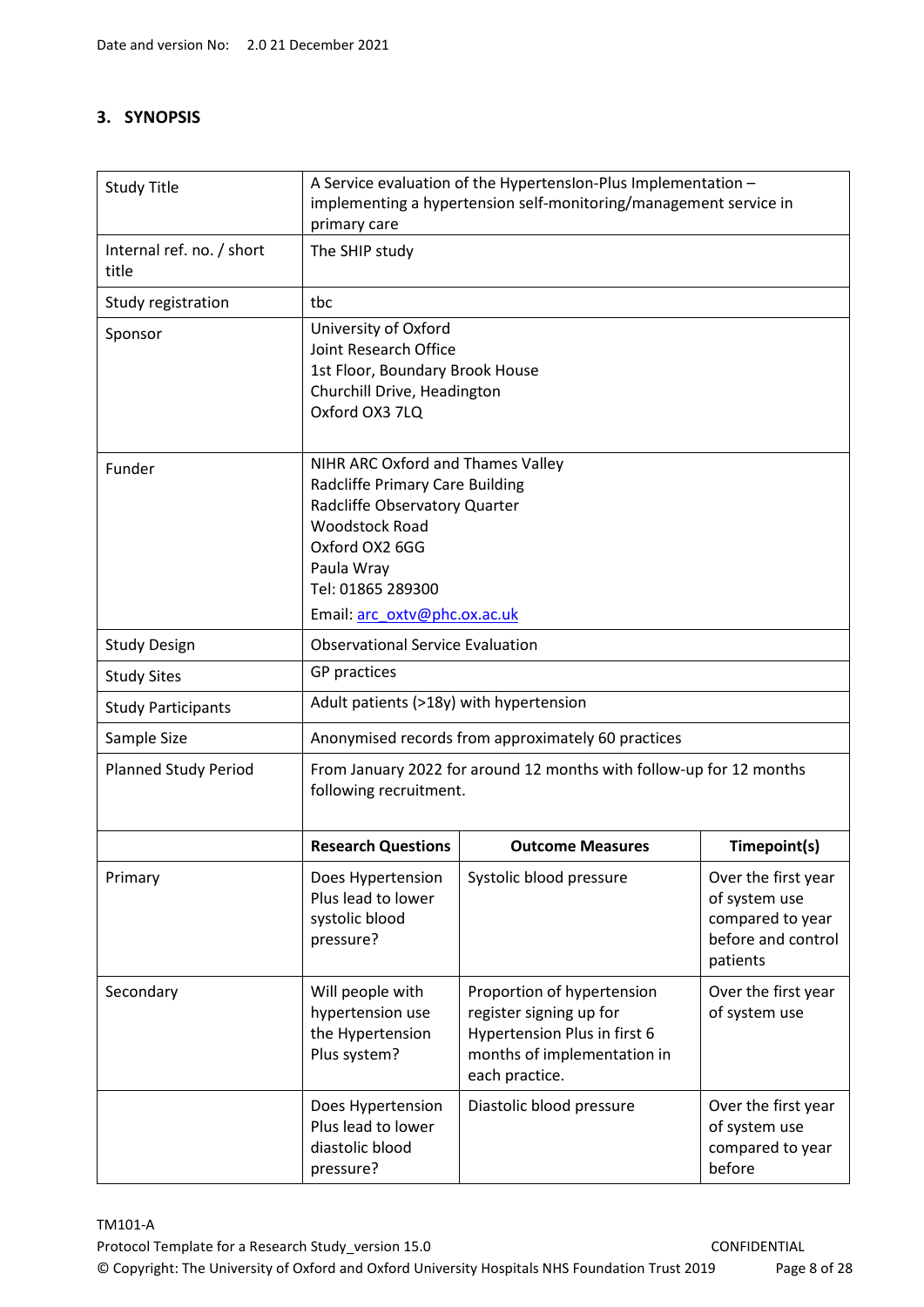|              | Does Hypertension<br>Plus lead to better<br>control of blood<br>pressure?                                                                                                                                                                                                             | Proportion controlled below<br>target                                                                 | Over the first year<br>of system use<br>compared to year<br>before |
|--------------|---------------------------------------------------------------------------------------------------------------------------------------------------------------------------------------------------------------------------------------------------------------------------------------|-------------------------------------------------------------------------------------------------------|--------------------------------------------------------------------|
|              | Does Hypertension<br>Plus reduce practice<br>workload?                                                                                                                                                                                                                                | Consultation rate recorded in<br>clinic record before and after<br>use of Hypertension Plus<br>system | Over the first year<br>of system use<br>compared to year<br>before |
| Intervention | <b>Hypertension Plus system</b>                                                                                                                                                                                                                                                       |                                                                                                       |                                                                    |
| Comparator   | We will use both interrupted case series (before/after) and difference of<br>differences approaches meaning that the comparator is usual care without<br>the use of Hypertension Plus. Practices that implement the system later will<br>be used to as a further level of comparator. |                                                                                                       |                                                                    |

### **4. ABBREVIATIONS**

| <b>ARC</b>  | Applied Research Collaboration                              |
|-------------|-------------------------------------------------------------|
| <b>BAME</b> | Black and minority ethnic                                   |
| <b>CI</b>   | Chief Investigator                                          |
| <b>CRF</b>  | Case Report Form                                            |
| <b>CTRG</b> | Clinical Trials & Research Governance, University of Oxford |
| <b>EHR</b>  | <b>Electronic Health Records</b>                            |
| GCP         | <b>Good Clinical Practice</b>                               |
| GP          | <b>General Practitioner</b>                                 |
| <b>HRA</b>  | <b>Health Research Authority</b>                            |
| <b>ICF</b>  | <b>Informed Consent Form</b>                                |
| <b>LTCs</b> | Long term conditions                                        |
| <b>NIHR</b> | National Institute for Health Research                      |
| <b>NHS</b>  | <b>National Health Service</b>                              |
| <b>RES</b>  | <b>Research Ethics Service</b>                              |
| PI          | Principal Investigator                                      |
| PIL         | Participant/ Patient Information Leaflet                    |
| QoF         | The Quality and Outcomes Framework                          |
| R&D         | NHS Trust R&D Department                                    |
| <b>REC</b>  | <b>Research Ethics Committee</b>                            |
| SOP         | <b>Standard Operating Procedure</b>                         |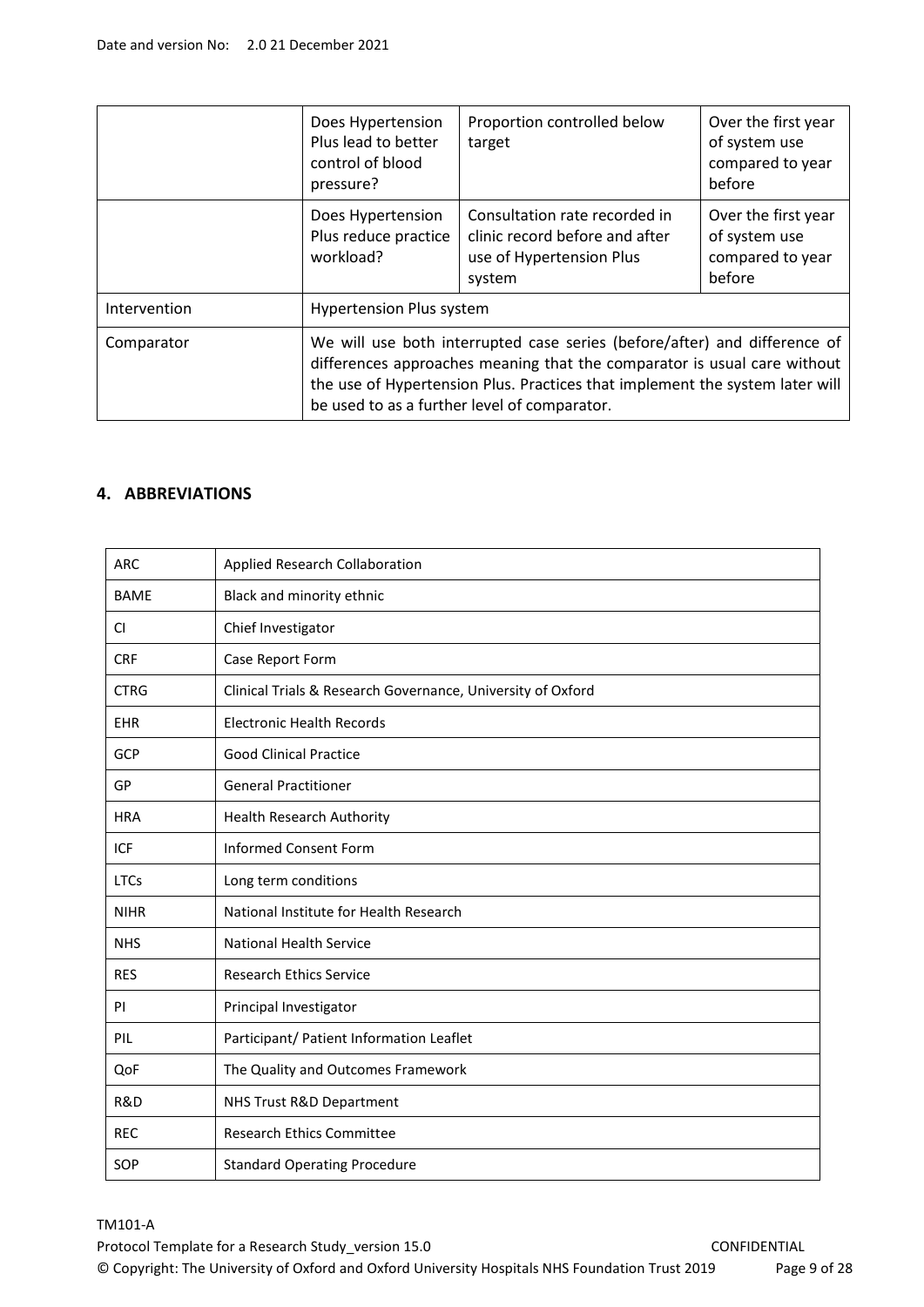#### **5. BACKGROUND AND RATIONALE**

Hypertension is the key risk factor globally for death and disability and in the UK is the commonest long term condition currently recognised in over 8 million adults (14%).<sup>1</sup> The pre-eminence of hypertension in cardiovascular prevention arises from its association with the most costly conditions to treat in health systems, namely stroke, ischaemic heart disease, heart failure, and dementia. Blood pressure reduction is associated with significant reductions in cardiovascular risk: every 5mmHg systolic pressure reduction will reduce CHD rates by 20% and stroke rates by 10% but a large evidence base shows that system failure, clinical inertia and reduced patient adherence lead to sub-optimal use of proven interventions, notably antihypertensive medication.2,3

Key interventions which overcome all three issues, and have been shown to be cost-effective, are patient self-monitoring and self-management.<sup>4,5</sup> Both have the particular value of high patient engagement and increased self-efficacy plus engage clinicians to address medication changes, achieving improved blood pressure control mainly through better management of medication, and show these gains without adding to healthcare utilisation and therefore cost.

Patient self-monitoring and facilitated self-management of hypertension, has the further opportunity to act as a model for how greater patient involvement in care might be translatable into other important conditions that require monitoring and medication titration including diabetes, heart failure, asthma, and thyroid disease ie the major impact long term conditions for the NHS and patients.

This project builds on twenty years experience of self-monitoring/management of hypertension and will evaluate the implementation into primary care of a digital intervention developed specifically from this experience. The intervention has been developed by Omron, a blood pressure monitor manufacturer, and designed to be used by a wide group of people with hypertension and their practices.

The Applied Research Collaboration includes Omron as commercial partner, academics, general practice, NHS England, Academic Health Science Networks and perhaps most importantly, people with hypertension.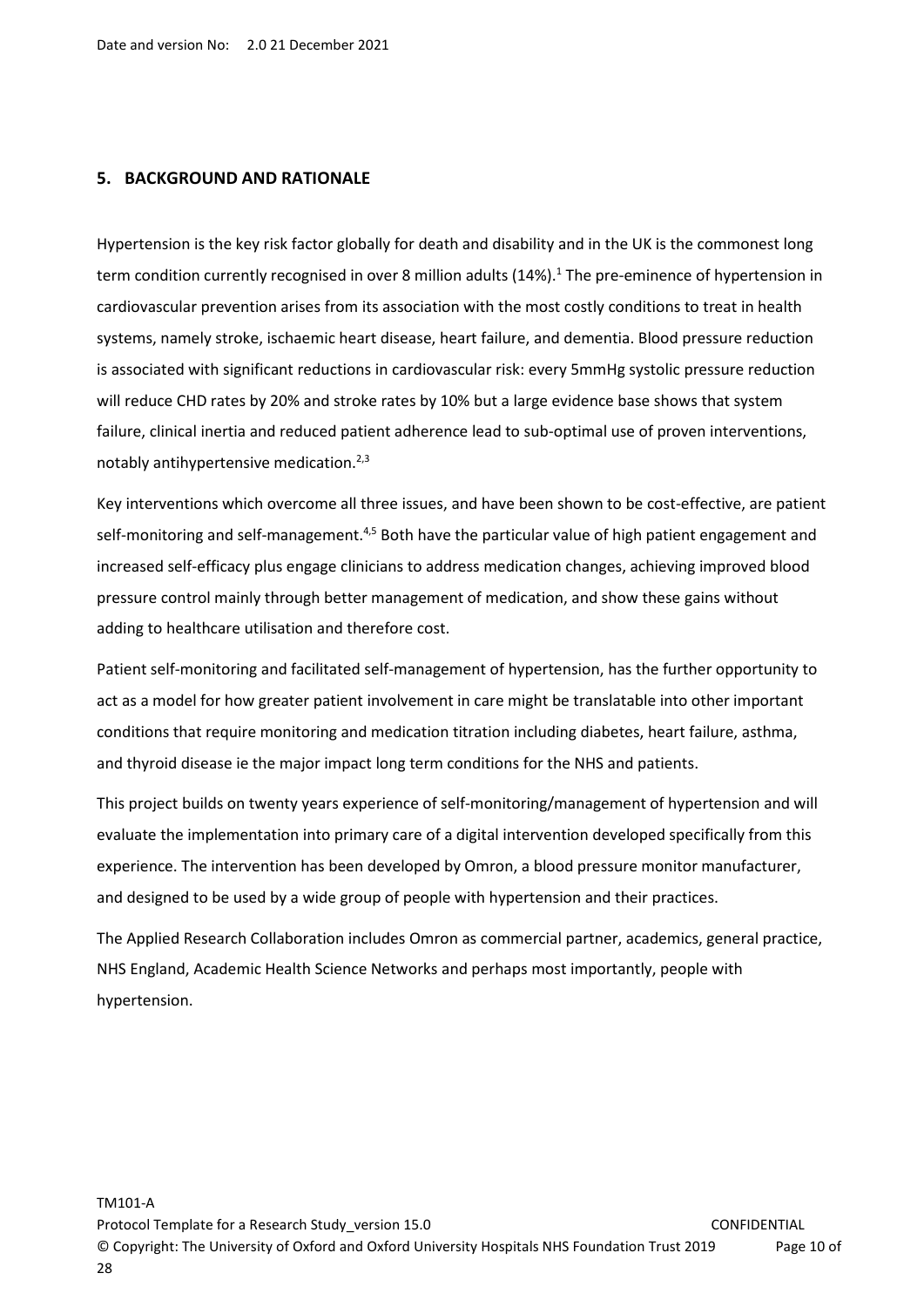|             | <b>Research Questions</b>                                                                                                                                                                                                                                  | <b>Outcome Measures</b>                                                                               | Timepoint(s)                                                       |
|-------------|------------------------------------------------------------------------------------------------------------------------------------------------------------------------------------------------------------------------------------------------------------|-------------------------------------------------------------------------------------------------------|--------------------------------------------------------------------|
| Primary     | Does Hypertension<br>Plus lead to lower<br>systolic blood<br>pressure?                                                                                                                                                                                     | Systolic blood pressure                                                                               | Over the first year<br>of system use<br>compared to year<br>before |
| Secondary   | Will people with<br>Proportion of hypertension<br>hypertension use<br>register signing up for<br>the Hypertension<br>Hypertension Plus in first 6<br>months of project<br>Plus system?                                                                     |                                                                                                       | Over the first year<br>of system use                               |
|             | Does Hypertension<br>Plus lead to lower<br>diastolic blood<br>pressure?                                                                                                                                                                                    | Diastolic blood pressure                                                                              | Over the first year<br>of system use<br>compared to year<br>before |
|             | Does Hypertension<br>Plus lead to better<br>control of blood<br>pressure?                                                                                                                                                                                  | Proportion controlled below<br>target                                                                 | Over the first year<br>of sytem use<br>compared to year<br>before  |
|             | Does Hypertension<br>Plus reduce practice<br>workload?                                                                                                                                                                                                     | Consultation rate recorded in<br>clinic record before and after<br>use of Hypertension Plus<br>system | Over the first year<br>of system use<br>compared to year<br>before |
| Exploratory | Further exploratory analyses will include sub groups (age, sex, deprivation,<br>practice characteristics, individual CCG/PCN areas). We will also examine<br>medication prescription and fidelity to the intervention using<br>telemonitoring system data. |                                                                                                       |                                                                    |

# **6. OBJECTIVES AND OUTCOME MEASURES**

# **7. STUDY DESIGN**

This will be a service evaluation of the implementation of Hypertension Plus using interrupted case series and difference of differences to detect change in blood pressure and workload associated with the implementation of the Hypertension Plus system.

Anonymised data will be used to compare those using the intervention with historical data from themselves as well as from people not using the intervention.

Quantitative data will be extracted using electronic searches of practice computer systems, secure data transfer and the Omron Hypertension Plus system. Identifiable information will not be extracted.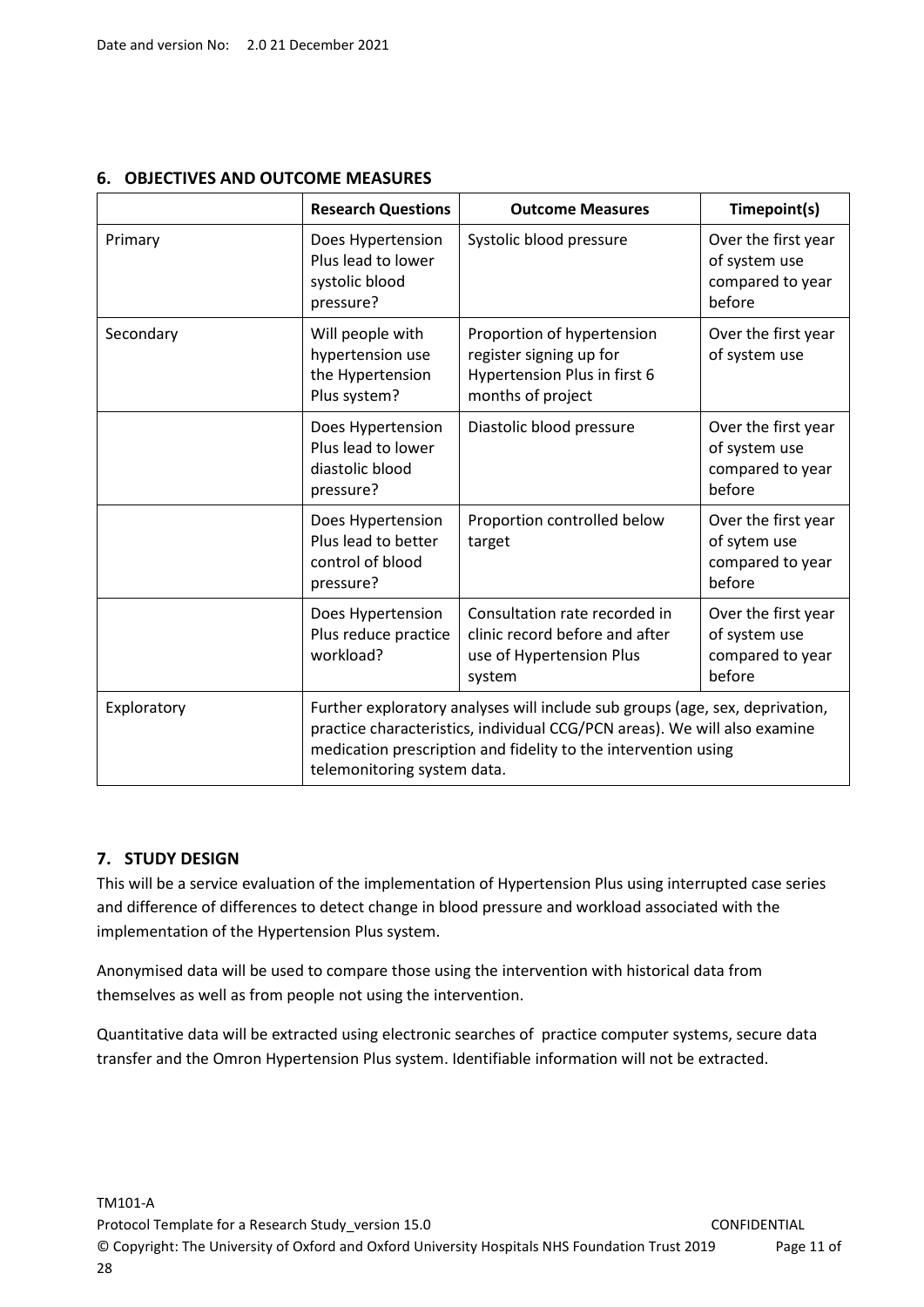## **7.1 The Hypertension Plus System**

Hypertension Plus is a primary care remote hypertension management and medication titration platform. Based on workflow algorithms proven in randomised controlled trials through the TASMIN studies, and decision-support tools compliant with NICE guidelines. Hypertension Plus is intended to facilitate remote population health management, improving outcomes and increasing efficiency of hypertension management in primary care.

The system combines a web based dashboard for professionals, which both reads and writes data to the practice clinical system, with a mobile phone "app" which is downloaded by participating patients and used to upload blood pressure and other information.

### **7.2 Implementation of the Hypertension Plus system**

Implementation of the Hypertension Plus system is being led by Omron working with the National Association for Primary Care and Ernst & Young. They have a detailed implementation plan that has been developed independently comprising pre-implementation, implementation, initiation and maintenance phases. In undertaking this work they are working with the primary care networks and clinical commissioning groups that are implementing Hypertension Plus.

Once a primary care organisation has decided to commission Hypertension Plus (which is a paid for service), they will choose the practices to implement the system and these practices will work with the implementation group receiving training and initiation. The research team will be introduced to participating practices and research initiation will happen independently from the implementation.

The research team is working closely with the implementation to ensure that there is mutual understanding of the two types of activity.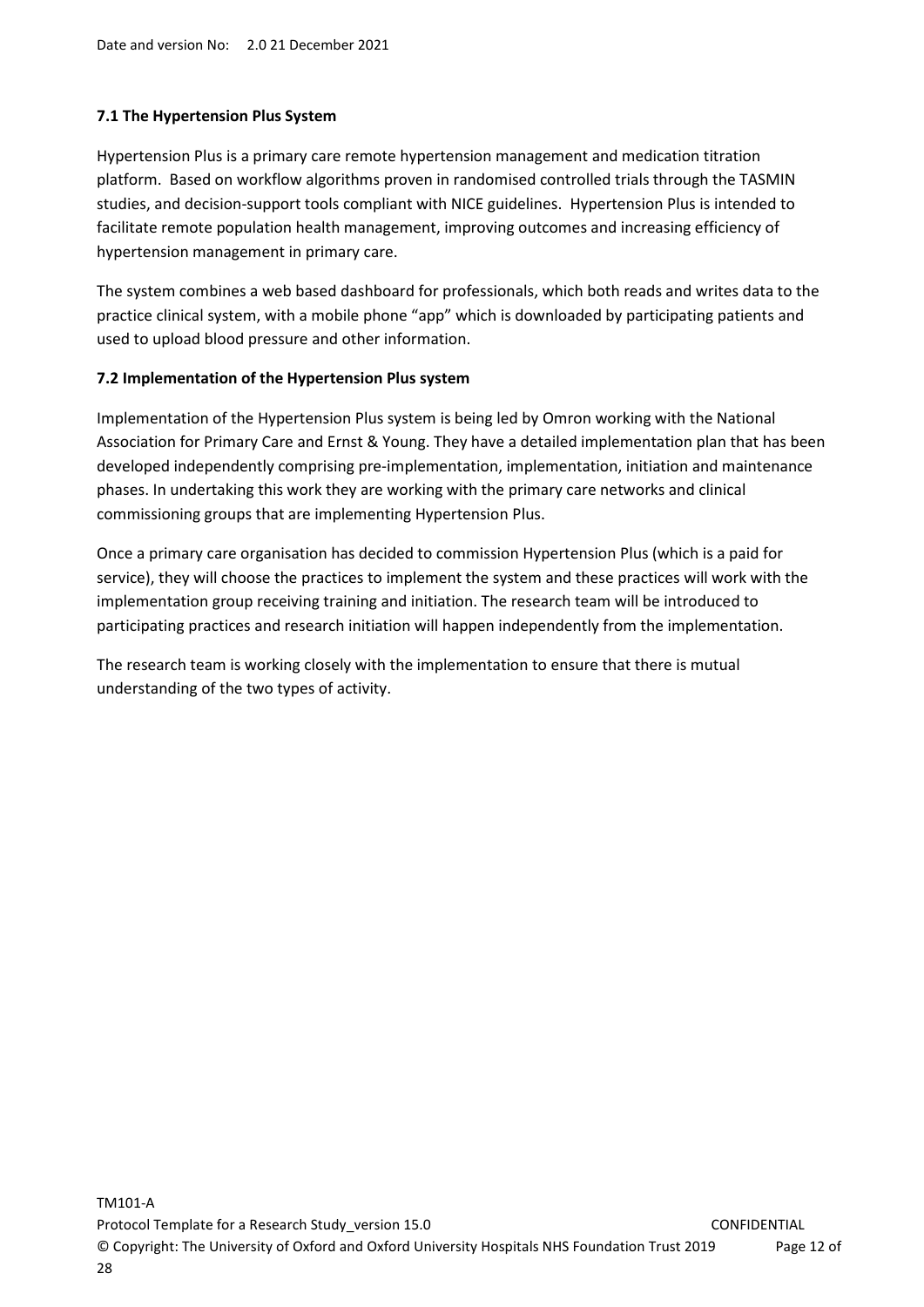#### **Service evaluation procedures flow chart**



### **8. PRACTICE IDENTIFICATION**

### **8.1. Participating practices**

We will work with approximately 60 GP practices (approximately 15 practices from each participating CCG) from areas that are taking part in the Omron Hypertension Plus first phase roll out and use a compatible Electronic Health Record (EHR) system. The precise number of practices will depend on the final number of practices in the first wave using an EHR system.

All participating practices must satisfy the following criteria:

- Practice is using (or planning to use) the Hypertension Plus telemonitoring system
- Utilises compatible EHR system
- Data available for the previous 2 years from practice recruitment are available

### **8.2. Exclusion Criteria: practices**

Practices that are not able to contribute data.

### **8.3. Study Patient Records**

TM101-A Protocol Template for a Research Study version 15.0 CONFIDENTIAL © Copyright: The University of Oxford and Oxford University Hospitals NHS Foundation Trust 2019 Page 13 of 28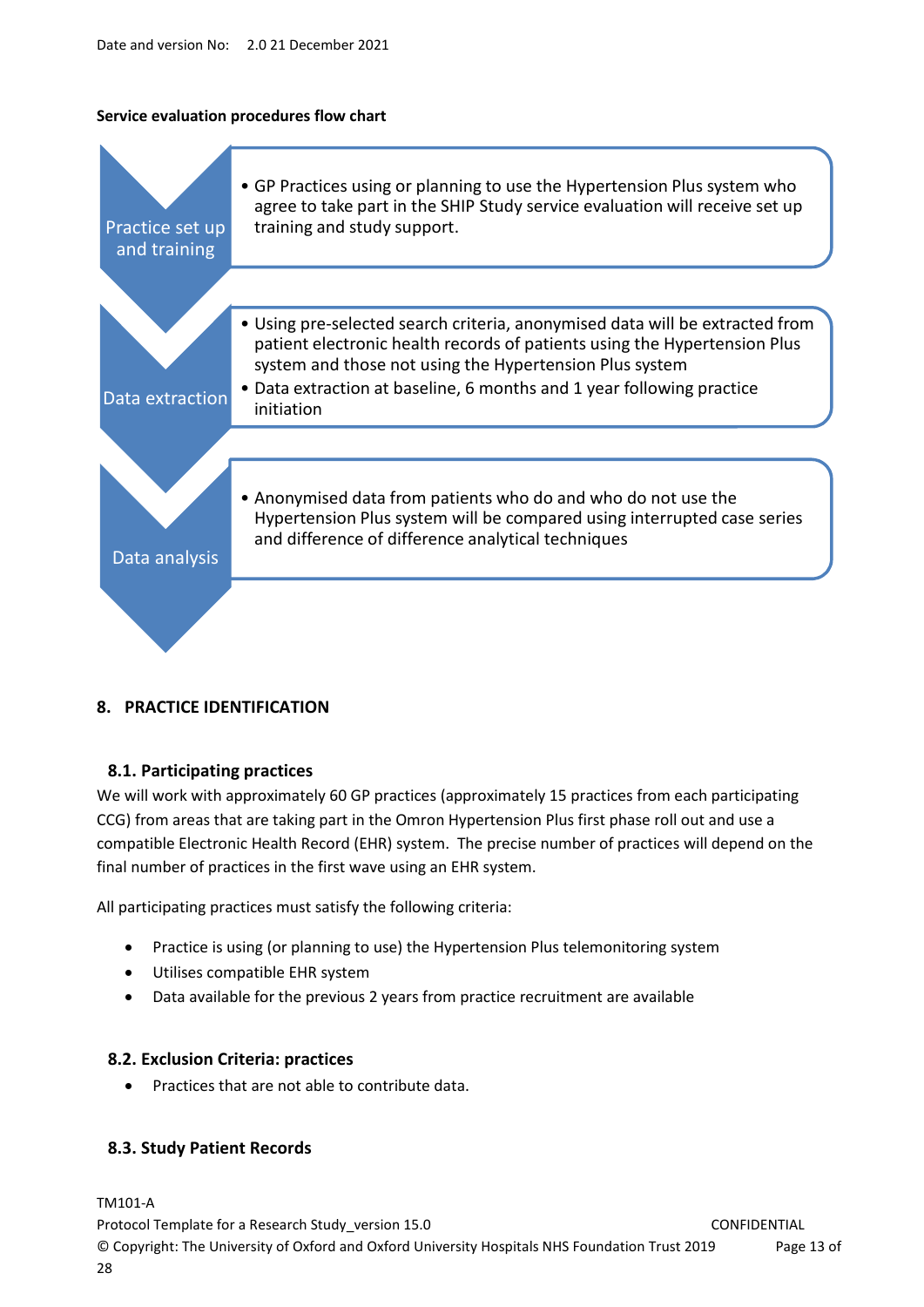Outcome data for adult patients (>18 y) and on the hypertension register will be extracted from the EHR at each participating practice by electronic search and provided in an anonymised form to the analysis team.

Active users of the intervention will be defined as:

- Adults aged 18 years or above.
- Diagnosed with hypertension on practice hypertension registers whose baseline blood pressure is above 140/90mmHg on last recorded reading at baseline
- Registered users of the Hypertension Plus telemonitoring system with coded data in the clinical record identifying them as such

These will be compared to patients not using the system who are:

- Adults aged 18 years or above
- Diagnosed with hypertension on practice hypertension registers whose baseline blood pressure is above 140/90mmHg on last recorded reading at baseline
- With no record of using the Hypertension Plus telemonitoring system coded in the clinical record.

An exploratory analysis will examine people in the two groups above who have a blood pressure ≤140/90mmHg at baseline, with the same comparison between users and non users of the system.

# **9. PROTOCOL PROCEDURES**

### **9.1. Practice Identification**

Practices using (or planning to use) the Hypertension Plus system for their patients will be invited to participate in the service evaluation.

Practices that are eligible to take part in the service evaluation will be provided with a welcome pack which includes:

- Practice Information Leaflet
- Copy of the protocol
- Copy of regulatory approval documentation (if required)
- Instructions on how to complete the service evaluation activities

Site agreements will be in place with each practice and as part of the contracting process will include agreement from the practices, as Data Controllers, to provide the study team with anonymised data from the clinical records and the tele-monitoring system.

# **9.2. Screening and Eligibility Assessment**

TM101-A

Protocol Template for a Research Study version 15.0 CONFIDENTIAL © Copyright: The University of Oxford and Oxford University Hospitals NHS Foundation Trust 2019 Page 14 of 28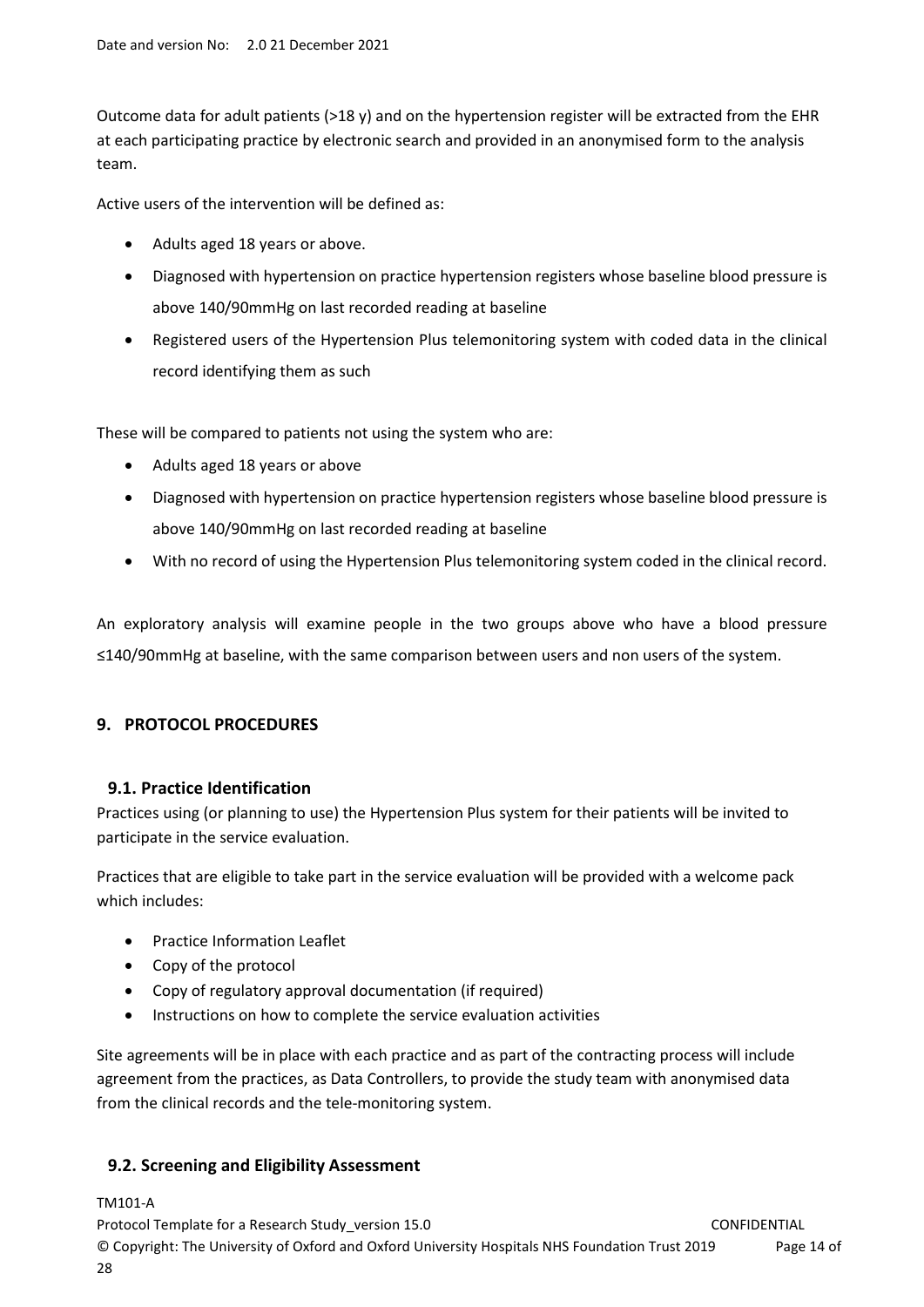Not applicable

## **9.3. Informed Consent**

No direct or active involvement will be required from consulting patients and we will not be seeking individual patient consent. Anonymised outcome data will be extracted from the EHR by automatic searches and from the Hypertension Plus system and provided in an anonymised form to the analysis team. This will apply to records of patients who have not opted out of use of their health records in research

Hypertension Plus is a commercial system which has passed separate regulatory approvals including GDPR and this evaluation is of the practice utilisation of the dashboard. Patients who use the system will do this via sign up outside of the service evaluation. We will seek permission of the Data Controller for access to anonymised data concerning utilisation of the system.

### **9.4. Randomisation**

This is a service evaluation that does not include randomisation. Patients in participating practices will choose to use the Hypertension Plus system in conjunction with their health care professionals.

## **9.5. Description of study intervention and comparator**

### **9.5.1. Description of study intervention**

The study intervention is "Hypertension Plus". People using the system will use an app to send blood pressure readings securely to a central dashboard. Data will be recorded automatically in the clinical record via appropriate SNOMED codes allowing identification of active users. An active user will be someone with a record of having used the Hypertension Plus system in their clinical record with the appropriate SNOMED code. This definition will be regardless of how much use is made of the system and once labelled as having received the intervention, patients will be analysed in that group on an "intention to treat basis".

### **9.5.2. Description of comparator**

Usual care – patients on hypertension registers not using Hypertension Plus for submitting home blood pressure readings ie those without a record of having used the system as defined by clinical (SNOMED) codes.

### **9.6. Data Extraction**

Routinely collected retrospective data from people with a clinical code for hypertension registered in practices taking part in the Hypertension Plus implementation will be extracted at baseline and again at 6 and 12 months. This data will include:

- Age (years)
- Gender
- Ethnicity (White, Black, Asian, Mixed, Other)
- Smoking status (current, ex or non)

### TM101-A

Protocol Template for a Research Study version 15.0 CONFIDENTIAL © Copyright: The University of Oxford and Oxford University Hospitals NHS Foundation Trust 2019 Page 15 of 28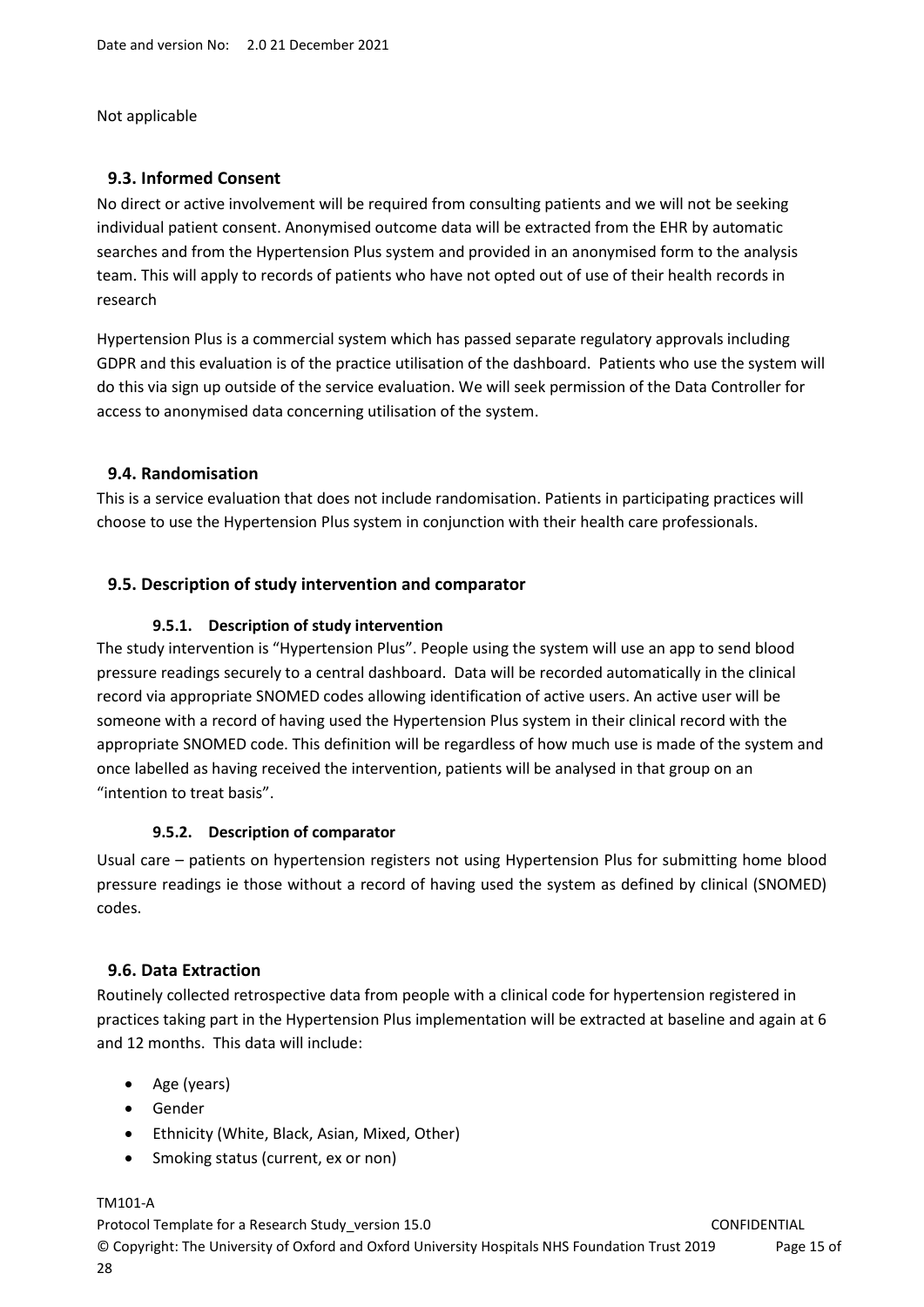- Index of Multiple Deprivation
- Body mass index ( $\text{kg/m}^2$ )
- Total cholesterol (mmol/L)
- Systolic and diastolic blood pressure (clinic or home readings)
- Ambulatory blood pressure
- SNOMED codes for home blood pressure measurement (in order to identify system users)
- Past medical history:
	- o Diagnosis of diabetes (Type 1 or 2)
	- o Previous myocardial infarction or stroke
	- o Diagnosis of chronic kidney disease
	- $\circ$  Estimated glomerular filtration rate (eGFR, ml/min/1.73 m<sup>2</sup>)
- Medication use
	- o Statin treatment (drug type and dose)
	- o Antihypertensive medication use (drug type and dose, defined daily dose)
	- o Other current cardiovascular medication
- Electronic Frailty Index and/or characteristics making up the electronic frailty index  $8$
- Health Economic Resource use including consultation rate, timing, personnel undertaking, referrals and admissions.

#### **9.7. Sample Handling**

Not applicable.

### **9.8. Early Discontinuation/Withdrawal of Participants**

Not applicable.

### **9.9. Definition of End of Study**

The end of study is the point at which all the study data has been received; i.e. the last data extraction has taken place and no further data queries are required.

#### **10. SAFETY REPORTING**

This service evaluation involves only analysis of anonymised retrospective data, so we do not anticipate any adverse effects.

### **11. STATISTICS AND ANALYSIS**

#### **11.1. Statistical Analysis Plan (SAP)**

The plans for the statistical analysis of the study are outlined below. Prior to data lock and the final analysis, consideration will be made as to whether any further detail in a formal statistical analysis plan is required and if so then a SAP will be agreed before the analysis.

TM101-A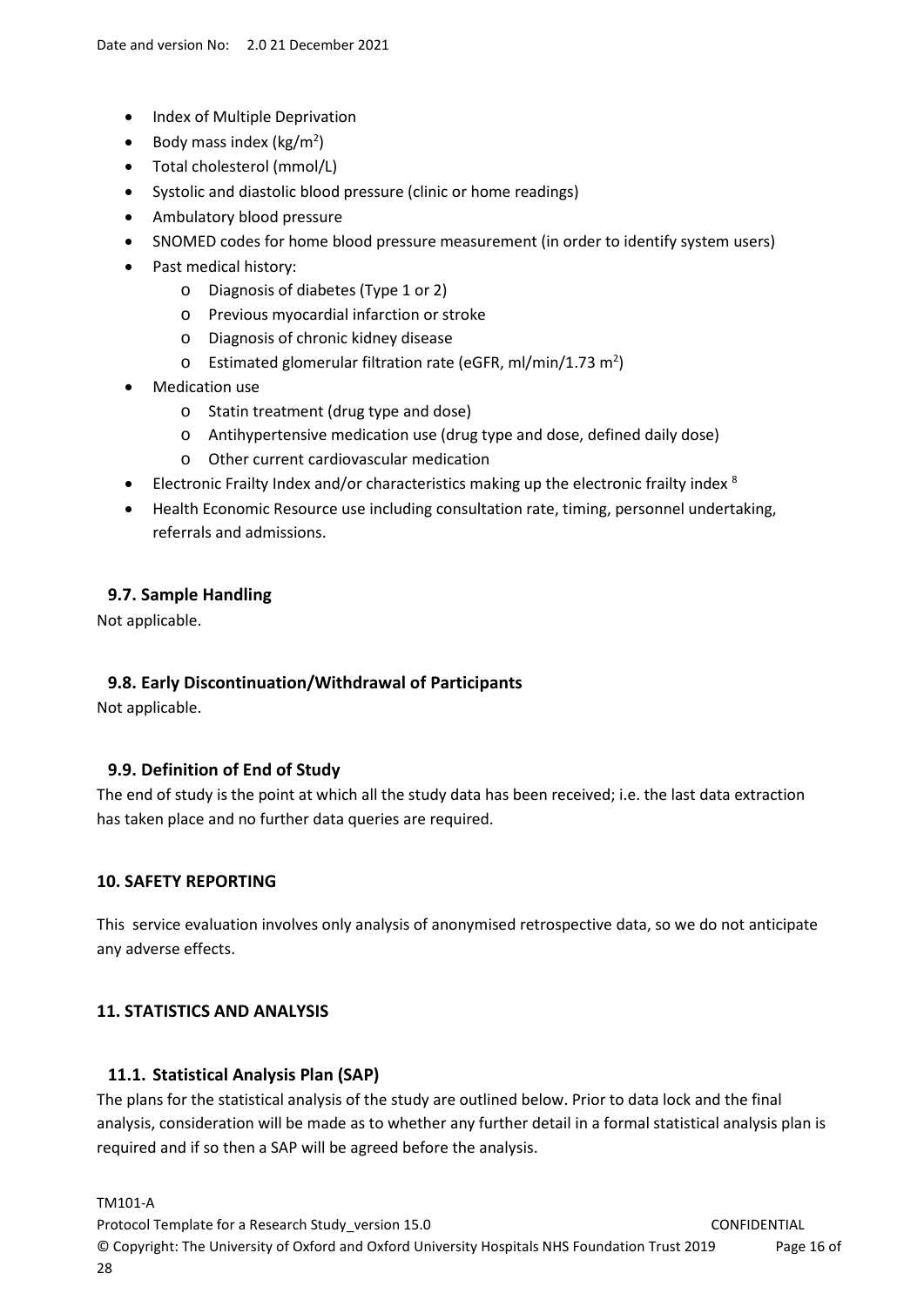### **11.2. Description of the Statistical Methods**

#### **Exposures**

The primary exposure will be use of the Hypertension Plus monitoring system, defined by SNOMED codes recorded in the clinical system compared to no use. The date on which the patients started using the system ("Time 0") will be extracted and patients will be classified as exposed from this date onwards. These patients will be classified as unexposed prior to this date. Where a practice or individual stops using the system, this will be classed as the end of exposure. Patients who never use the system will form the unexposed group.

#### **Outcomes**

Primary outcome: Systolic blood pressure (SBP) in mm Hg. Blood pressure readings will be extracted from the electronic healthcare record and from the Hypertension Plus system. Readings will be identified as having been taken by a healthcare professional in the clinic or by the patient at home. Readings derived from 24-hour ambulatory BP monitoring will be excluded. Values outside the range 70-250 mm Hg will be excluded.<sup>6</sup> Where multiple readings are recorded on a single day, the lowest value will be selected.

Secondary outcomes:

- Diastolic blood pressure (DBP) in mm Hg, extracted from the electronic healthcare record or the Hypertension Plus system in the same manner as SBP readings. Values outside the range 40-150 mm Hg will be excluded.
- Blood pressure control (binary variable) defined using SBP and DBP readings. Controlled BP will be defined as SBP <140 mm Hg and DBP <90 mm Hg for clinic readings or SBP <135 mm Hg and DBP<85 mm Hg for home readings. Uncontrolled BP will be defined as the presence of any clinic or home SBP or DBP reading above these thresholds.
- Primary care workload defined as the number of face-to-face and telephone consultations where hypertension or hypertension monitoring was listed as the primary problem. Sensitivity analyses will assess whether the addition of BP readings or antihypertensive treatment records to the definition of workload affects these results

#### Exploratory outcomes:

We will also evaluate the impact of the Hypertension Plus system on medication use in terms of number and dose of antihypertensive medication and other cardiovascular preventative treatment (statins, antiplatelets, anticoagulants). We will examine subgroups as listed below. We will investigate intervention fidelity in terms of adherence to the monitoring schedules.

#### **Timeframe of outcome measurement**

TM101-A "Time 0" for exposed patients will be the date on which they start using the Hypertension Plus monitoring system. For unexposed patients "Time 0" will be the median date on which exposed patients in the same general practice started using the Hypertension Plus system. Longitudinal data for all

Protocol Template for a Research Study version 15.0 CONFIDENTIAL © Copyright: The University of Oxford and Oxford University Hospitals NHS Foundation Trust 2019 Page 17 of 28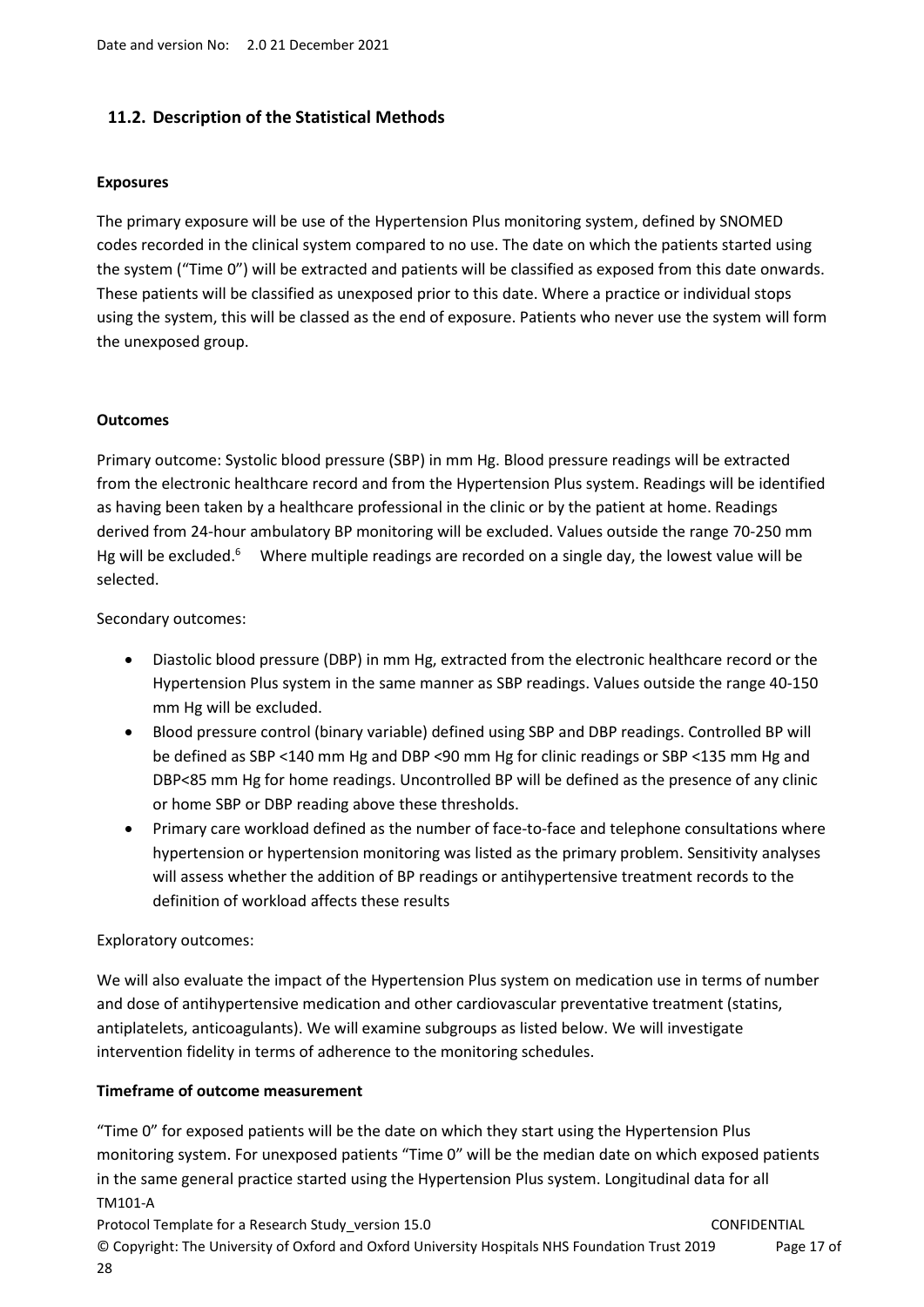outcomes (BP measurements, consultation dates etc.) will be extracted from patient's electronic health record from the 12 months before and after "Time 0" for all patients.

#### **Covariates**

Covariates will be any factors that may confound the relationship between use of the Hypertension Plus system and the primary outcome which have been identified from our previous research.<sup>4, 10</sup> These are:

- Age (years)
- Gender
- Ethnicity (White, Black, Asian, Mixed, Other)
- Smoking status (current, ex or non)
- Index of Multiple Deprivation
- Body mass index ( $\text{kg/m}^2$ )
- Total cholesterol (mmol/L)
- Systolic and diastolic blood pressure (clinic or home readings)
- Past medical history:
	- o Diagnosis of diabetes (Type 1 or 2)
	- o Previous myocardial infarction or stroke
	- o Diagnosis of chronic kidney disease
	- $\circ$  Estimated glomerular filtration rate (eGFR, ml/min/1.73 m<sup>2</sup>)
- Medication use:
	- o Statin treatment (drug type and dose)
	- o Antihypertensive medication use (drug type and dose, defined daily dose)
	- o Other current cardiovascular medication
- Electronic Frailty Index and/or characteristics making up the electronic frailty index
- Health Economic Resource use including consultation rate, timing, personnel undertaking, referrals and admissions.

Covariates will be defined using the closest available electronic healthcare records data prior to "Time 0" for all patients, but within the previous two years. Otherwise this data will be regarded as missing.

### **Summary statistics and figures**

Continuous covariate data and mean BP before "Time 0" will be summarised by the mean and standard deviations or median and inter-quartile range for non-normally distributed data. Normality will be determined through visual inspection of histograms and Q-Q plots. Binary/ categorical data will be summarised by mean and proportions. Summary statistics will be presented in tables overall and by exposure category.

Scatterplots of BP values over time will be produced, with exposed and unexposed groups denoted by different symbols.

### **Statistical modelling**

TM101-A Multilevel models and Difference-in-Differences (DiD) analysis will be used to describe changes in outcomes over time (12 months before and after "Time 0") and the effect of the introduction of the Hypertension Plus system. Difference-in-differences (DiD) allows comparison of differences in outcomes,

Protocol Template for a Research Study version 15.0 CONFIDENTIAL © Copyright: The University of Oxford and Oxford University Hospitals NHS Foundation Trust 2019 Page 18 of 28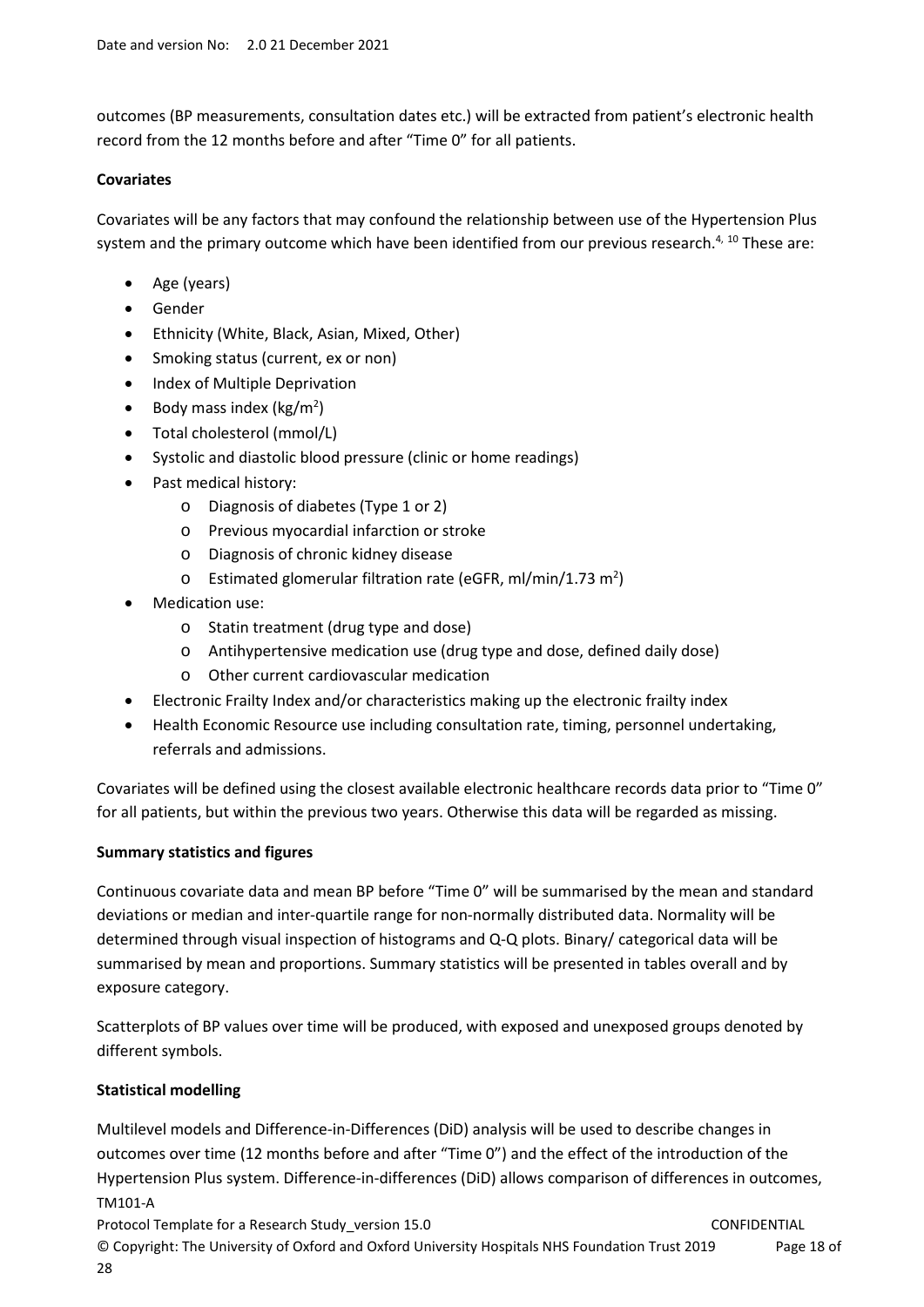before and after an intervention, between groups.<sup>7</sup> Bias from unobserved fixed variables within each group is automatically accounted for in this type of analysis but bias from variables that affect allocation to the exposed an unexposed group must still be accounted for.

Primary outcome (SBP) and secondary DBP outcome:

For the primary outcome (SBP) and secondary outcome of DBP, multilevel linear models will be used to model these outcomes over time, including a fixed linear effect for time relative to "Time 0" and random effects for patient and practice level average BP. The models will also include as fixed effects, an indicator for whether each BP was measured in the clinic or at home, an indicator for exposure and, to estimate difference-in-differences, interaction terms between the exposure and time period variable (initial model).

The addition of random effects for patient and practice level trends into the initial model will be considered by comparing models via the likelihood ratio test and Akaike Information Criterion (AIC), with terms retained if model fit is significant improved or the AIC is lower. Covariates will be included as fixed effects without selection once the initial model is finalised. To account for autocorrelation between BP measurements in the same individual, standard errors will be estimated using robust methods<sup>9</sup> and more specifically the Huber-White Sandwich estimator of the variance which can adjust for within-cluster correlation.

The effect of the Hypertension Plus intervention at 6 and 12 months will be estimated by comparing the estimated BP values in the exposed at unexposed groups at these time points, as derived from the models. These estimates, and estimates from the models will be summarised in tables including p-values and 95% confidence intervals.

Model assumptions will be checked by producing histograms of residuals and scatter plots of residuals against fitted values. If there is evidence of violation of assumptions, models will be refitted to logtransformations of SBP and DBP and assumptions re-checked.

• Secondary BP control outcome:

For the secondary outcome of BP control, a multilevel logistic regression model will be fitted to the BP control data, using the same steps as described above for the BP outcomes above.

• Primary care workload:

The number of primary care consultations occurring before and after "Time 0" will be totalled separately and modelled using a negative binomial model, including an offset term for person-time of follow-up (to account for potential loss-to-follow-up). This model will include an indicator for time before/ after "Time 0", an indicator for the exposure variable, and an interaction between these variables. Random effects for the patient and practice will also be included and robust standard errors will be estimated similar to other models.

# **Subgroup analysis**

Analyses and modelling above will be repeated in the following subgroups:

Men and women

TM101-A

Protocol Template for a Research Study version 15.0 CONFIDENTIAL © Copyright: The University of Oxford and Oxford University Hospitals NHS Foundation Trust 2019 Page 19 of 28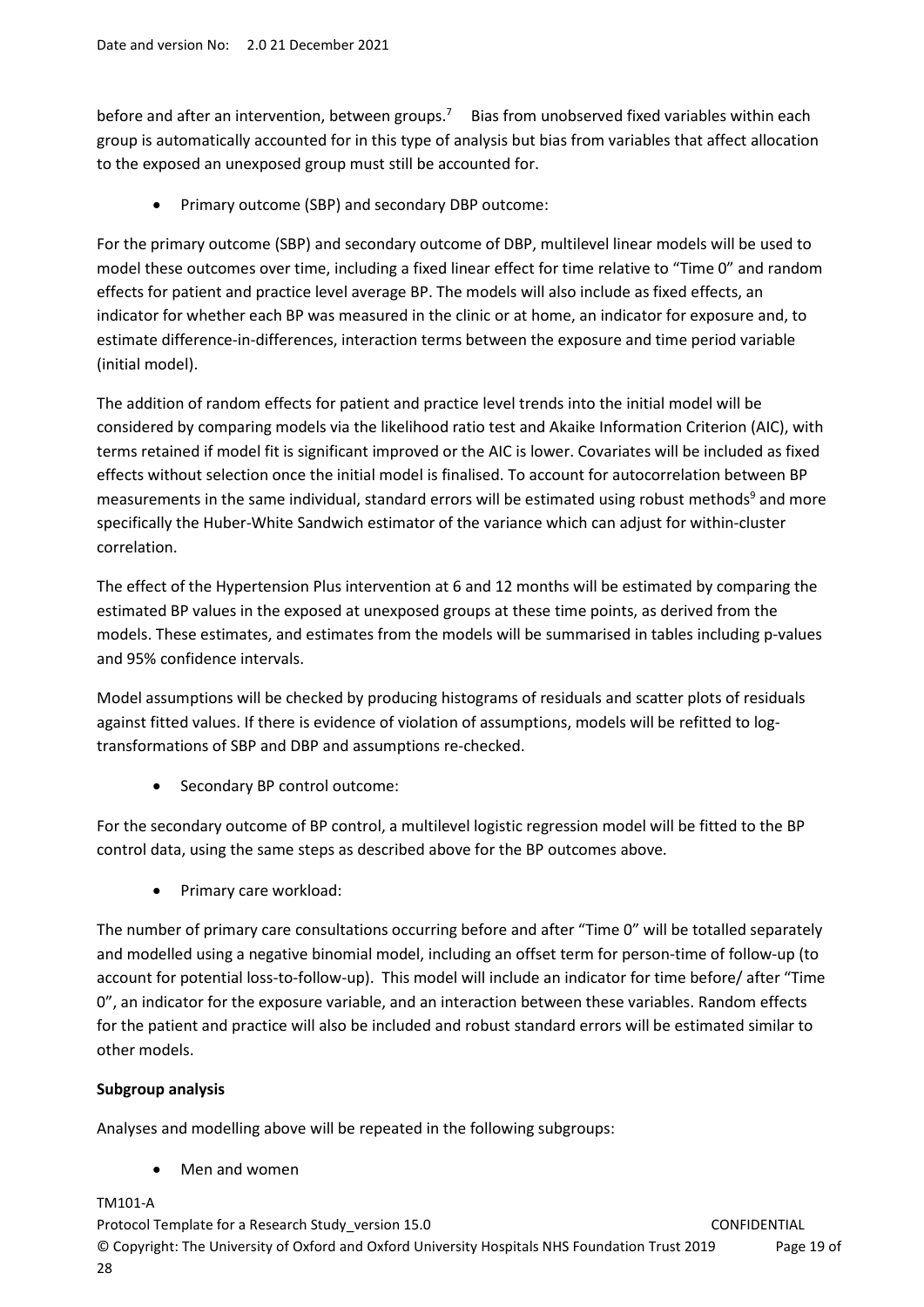- $\bullet$  Age >65 years; >80 years
- Mean SBP before "Time 0" (>160 mm Hg)
- Previous history of myocardial infarction or stroke
- By CCG area
- Users of the system for at least 6months defined as coded data identifying use recorded in the clinical record at both baseline and between months 6-12
- People with baseline blood pressure ≤140/90 compared to those >140/90mmHg
- Deprivation score (High vs Low)
- Ethnicity

Sample size requirements for this study were determined through simulation, as there is little statistical literature for sample size requirements for multilevel modelling. Data was simulated for systolic BP measurements, nested within patients, nested within practices, with the same structure as that detailed in the statistical modelling section. Normal distributions for BP values and variances around patient and practice mean values were assumed (reflecting random intercept terms). A global mean BP of 148 mm Hg was assumed, with practice variation (standard deviation, SD) of 5 mm Hg about this mean. Within a practice, patient variation (SD) was assumed as 17 mm Hg and measurements within a patient were assumed to vary by 10 mm Hg (SD) about the patient mean. The effect of time was assumed to be 0, clinic BP measurements were assumed to be 5 mm Hg higher than home measurements and 25% of patients were expected to take up the Hypertension Plus system.

Assuming an effect size of -3 mm Hg (BP 3 mm Hg lower in patients using the Hypertension Plus system) and a minimum of 4 BP measurements for each patient, 1000 simulated datasets were created and multilevel models as described in the statistical modelling section were fitted to each simulation. This demonstrated that to achieve 90% power at the 5% significance level for the effect of the Hypertension Plus system, 100 patients each drawn from 8 general practices would be required for this study (800 patients in total, 91% power).

When assuming a smaller effect size (-1 mm Hg) or greater variation (practice SD=10 mm Hg, patient SD = 22 mm Hg or measurement SD = 14 mm Hg), the required sample size was 200 patients from 35 practices, 100 patients from 8 practices, 100 patients from 8 practices or 100 patients from 14 practices respectively. Combining all of these conservative assumptions led to a required sample size 300 patients drawn from 42 practices (12600 patients in total, 90% power).

Assuming an average practice size of 8000 people, a 14% prevalence of hypertension, and an uncontrolled hypertension prevalence of 30%, we expect 336 eligible patients per practice. Considering the scenarios above, that study power is more greatly influenced by the number of practices rather than the number of patients, and the possibility of withdrawal of up to 10% of practices. We anticipate that at least forty and up to approximately sixty practices will contribute, hence adequate power for the comparisons should be available.

12. Analytical populations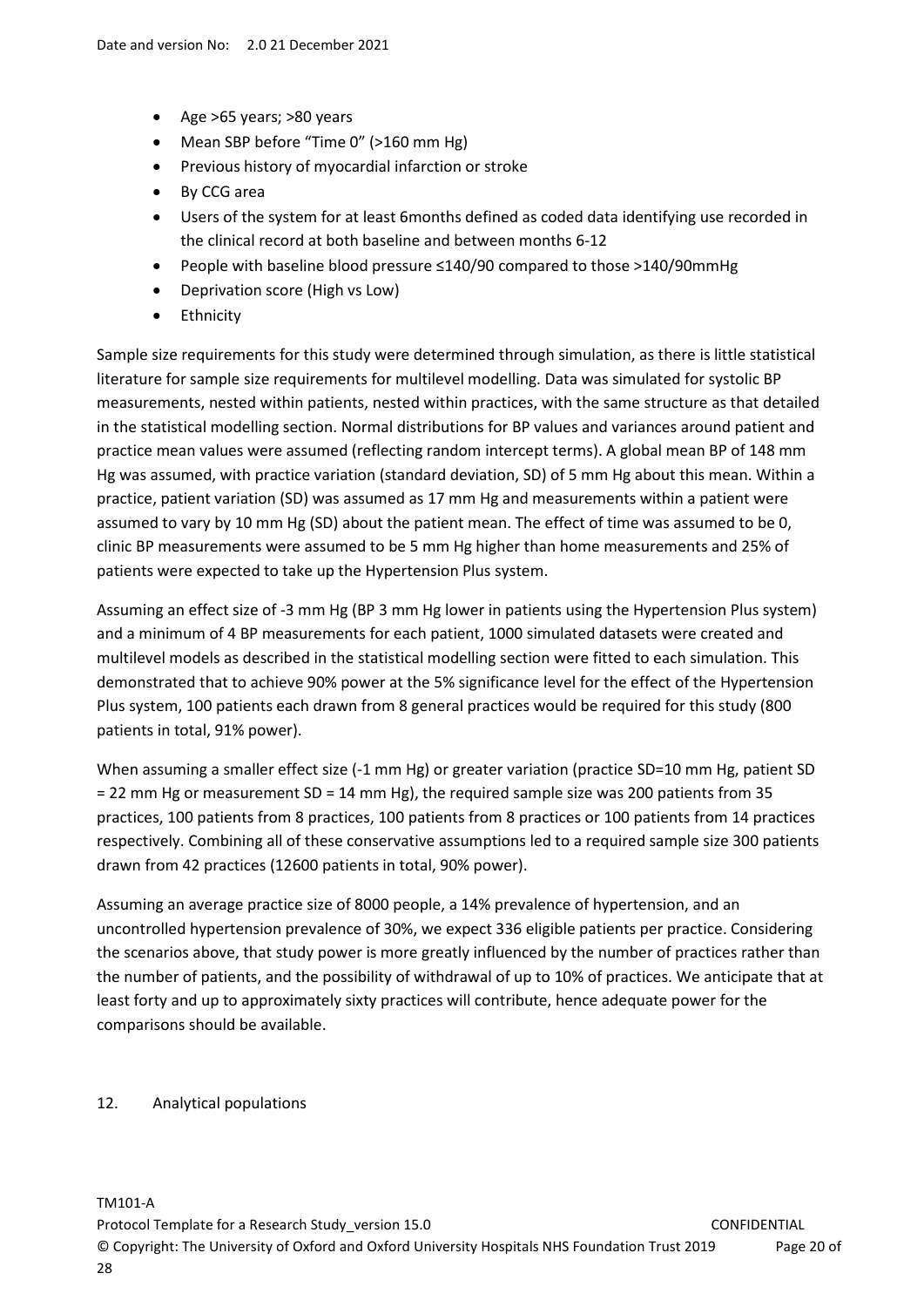The primary analysis use data from all eligible patients. Analysts will not be blinded to the exposure status. Secondary analysis will be limited to patients in the exposed group who recorded BP measurements through the Hypertension Plus system on more than 3 occasions ("per-protocol" type analysis)

# **12.1. The Level of Statistical Significance**

A 5% significance level will be used for all analyses/ tests.

# **12.2. Procedure for Accounting for Missing, Unused, and Spurious Data.**

Due to the use of random effects models, missing data is only expected in covariate data. The primary analysis will use multiple imputation by chained equations to impute missing values, including the outcome(s) in the imputation model. Initially 5 imputed datasets will be created and estimates will be combined across imputations using Rubin's rules. Further imputations will be added if the Monte-Carlo error of estimates exceeds 10% of the corresponding standard error. Multiple imputation will only be employed if variables are missing in less than 20% of patients. For larger proportions of missing data, the covariate will be removed from analyses. Sensitivity analyses will be conducted using complete data only.

# **12.3. Potential biases**

# **(Adapted from Parker et al In Press 2021)**

| <b>Bias</b>                                  | <b>Issues</b> |                                                                                                                                                                                                               | Mitigation |                                                                                                                                                |
|----------------------------------------------|---------------|---------------------------------------------------------------------------------------------------------------------------------------------------------------------------------------------------------------|------------|------------------------------------------------------------------------------------------------------------------------------------------------|
| (1) Confounding<br>due to non-<br>randomised | a)            | Patients will not be randomised and there is<br>likely to be variation in implementation<br>between practices.                                                                                                | a)         | Analysis will take<br>into account area as<br>similar                                                                                          |
| design                                       | b)<br>C)      | Non-participating patients (comparator<br>group) may be systematically different at<br>baseline from those in the telemonitoring<br>group.<br>Practices who take part may be different to<br>those who do not | b)<br>c)   | implementation by<br>area<br>Use practices prior<br>to implementation<br>as comparators<br>Within areas<br>consider ordering<br>effects        |
|                                              |               |                                                                                                                                                                                                               |            | This is an observational<br>study so there is always the<br>possibility of some residual<br>confounding that can not be<br>taken into account. |
| Information<br>(2)<br>bias                   |               | BP measured in the clinic and at home may be<br>different due to white coat and masked effects<br>leading to confounding in terms of change in BP.                                                            | a)         | In a linear mixed<br>model this can be<br>fully adjusted by<br>adding the                                                                      |

The following table summarises key biases and the mitigation we propose.

# TM101-A

Protocol Template for a Research Study version 15.0 CONFIDENTIAL

© Copyright: The University of Oxford and Oxford University Hospitals NHS Foundation Trust 2019 Page 21 of 28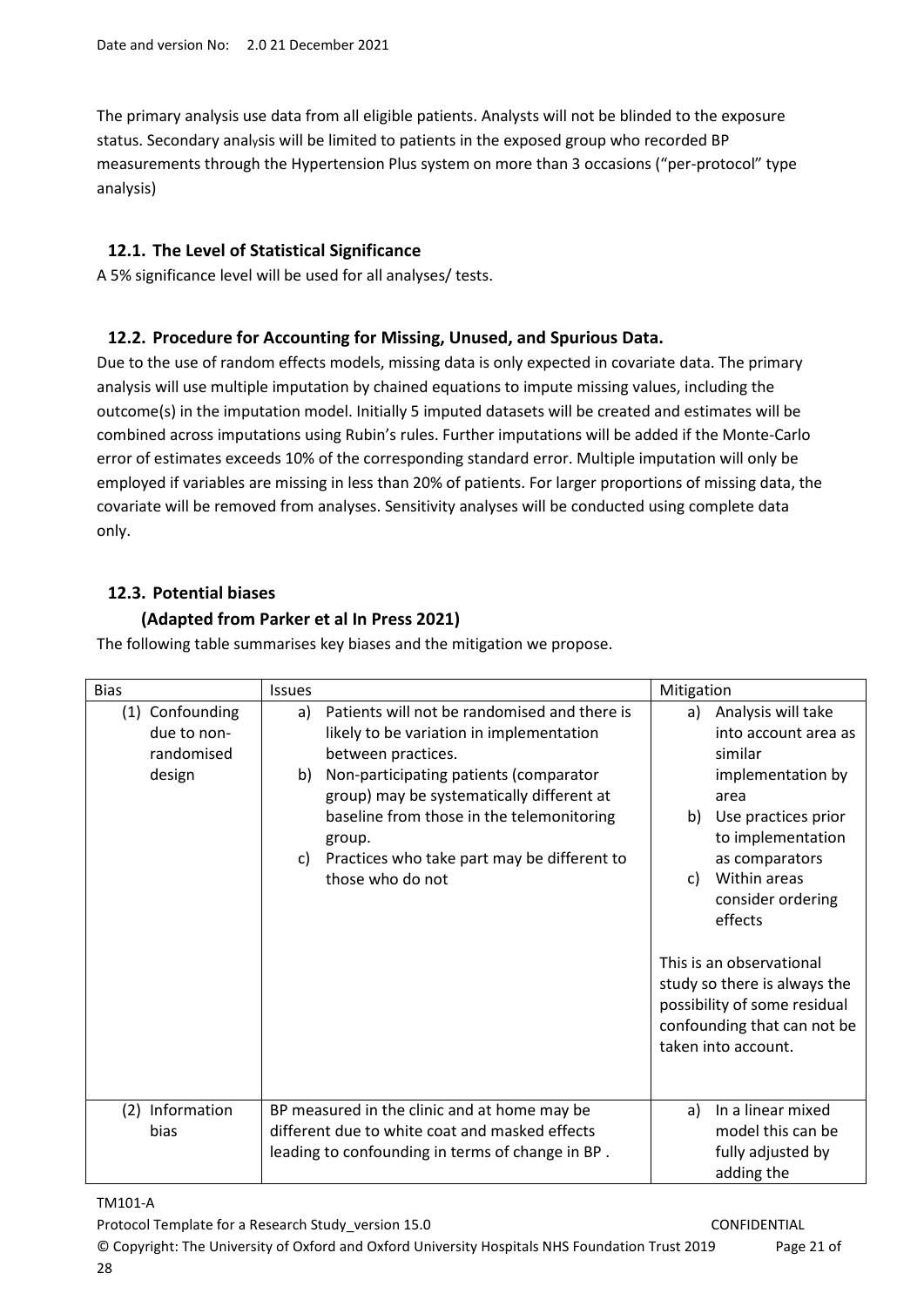|                                               |                                                                                                                                                                 | intervention/control<br>in the analysis<br>BP control rather<br>b)<br>than BP level in<br>analyses                                                                                                                                                                                          |
|-----------------------------------------------|-----------------------------------------------------------------------------------------------------------------------------------------------------------------|---------------------------------------------------------------------------------------------------------------------------------------------------------------------------------------------------------------------------------------------------------------------------------------------|
| $(3)$ High<br>variability in<br>the frequency | Home readings can be several times per day or week<br>whereas clinic readings tending to be 1-4x per year.<br>Furthermore, attendance at clinic may be for some | Primary analysis<br>a)<br>utilises all available<br>data                                                                                                                                                                                                                                    |
| of readings                                   | other reason meaning those who attend or not are<br>different systematically                                                                                    | Consider sensitivity<br>b)<br>analysis using<br>standardisation of<br>readings over time.<br>This means that we<br>take bp values at<br>fixed time points<br>more specifically at<br>6 and 12 months<br>with value closest to<br>that time point<br>being the one used<br>for the analysis. |
| (4) Contamination<br>of readings              | Home readings can be coded as clinic readings. The<br>automated importing of Hypertension Plus readings<br>into the clinical record should avoid this but it is | This may be a<br>a)<br>problem in both<br>groups                                                                                                                                                                                                                                            |
|                                               | possible that home readings in the comparator group<br>may also be contaminated as may be readings prior<br>to the implementation period.                       | <b>Hypertension Plus</b><br>b)<br>readings will be<br>labelled as such                                                                                                                                                                                                                      |
| (5) Regression to<br>the mean                 | People chosen on the basis of raised baseline<br>readings are more likely to have subsequently<br>controlled BP                                                 | Both intervention and<br>comparison groups will be<br>chosen using same<br>attributes<br>Consideration of need for<br>matching.                                                                                                                                                             |
| (6) Measurement<br>error                      | Both operator, system and monitor errors are<br>possible                                                                                                        | Operator errors may be<br>more likely by patients but<br>evidence of operator bias is<br>more likely for clinicians.<br>Most of these errors will be<br>similar in both groups                                                                                                              |
| (7) End digit<br>preference                   | People tend to be more likely to record readings<br>ending in zero                                                                                              | a. We will investigate<br>prevalence in both<br>intervention and<br>comparator groups                                                                                                                                                                                                       |
|                                               |                                                                                                                                                                 | Adjusting for the<br>b.<br>control/intervention<br>group in a mixed<br>model should be                                                                                                                                                                                                      |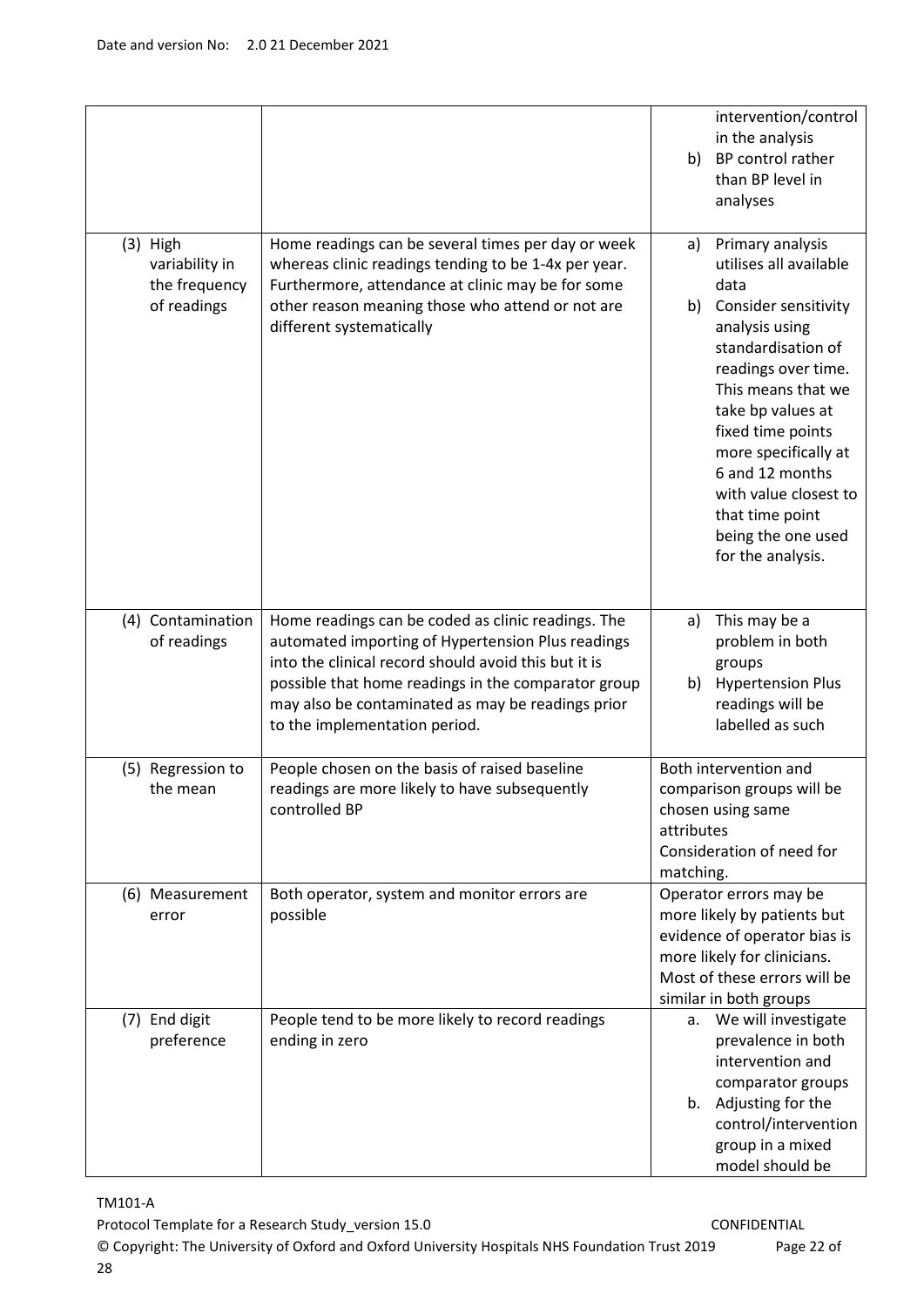|                        |                                                                    | able to take into<br>account for<br>potential<br>differences in the<br>magnitude of digit<br>preference                                                     |
|------------------------|--------------------------------------------------------------------|-------------------------------------------------------------------------------------------------------------------------------------------------------------|
| (8) Withdrawal<br>bias | Patients may not use the Hypertension Plus system<br>consistently. | We will use intention to<br>treat approach so<br>individuals with any<br><b>Hypertension Plus activity</b><br>recorded will be assigned to<br>intervention. |

# **12.4. Procedures for Reporting any Deviation(s) from the Original Statistical Plan**

Prior to the final analysis, we will consider if the analysis as described above is sufficient or whether a statistical analysis plan is appropriate and this will be finalised. Any subsequent changes to the statistical analysis plan will be described in the final report/ paper. Additional analyses conducted will be clearly specified as post-hoc.

## **12.5. Health Economics Analysis**

The staff members' (clinical and technical) consultation time recorded on the clinical system setting up and delivering the service will be extracted and used to calculate the implementation costs. Medication quantities will be extracted from the clinical systems in addition. Time spent training and on other activity not recorded in the clinical system will be estimated.

The primary outcome of the health economics analysis will be the costs of NHS hypertension care including medical consultations and medications. The health economics resource use data will be extracted from GP's clinical routine data 12 months before and after the 'time 0'. Standardized unit costs will be obtained and combined with resource use data to calculate health care costs. Following the same analytical principles, summary statistics of health care costs will be presented, and the Difference-indifference (DiD) modelling will be used to capture the effect of the implementation of Hypertension Plus using both before and after, and between the intervention and the no-intervention groups.

### **13. DATA MANAGEMENT**

The data management aspects of the study are summarised here with details fully described in the Data Management Plan.

Data will be extracted from practice computer systems and secure data transfer and compiled in anonymised form following secure transfer from the practices. In addition, data will be directly downloaded from the Hypertension Plus system with permission of the relevant data controller. Data will be cleaned and compiled to make them comparable within practices.

#### TM101-A

Protocol Template for a Research Study version 15.0 CONFIDENTIAL © Copyright: The University of Oxford and Oxford University Hospitals NHS Foundation Trust 2019 Page 23 of 28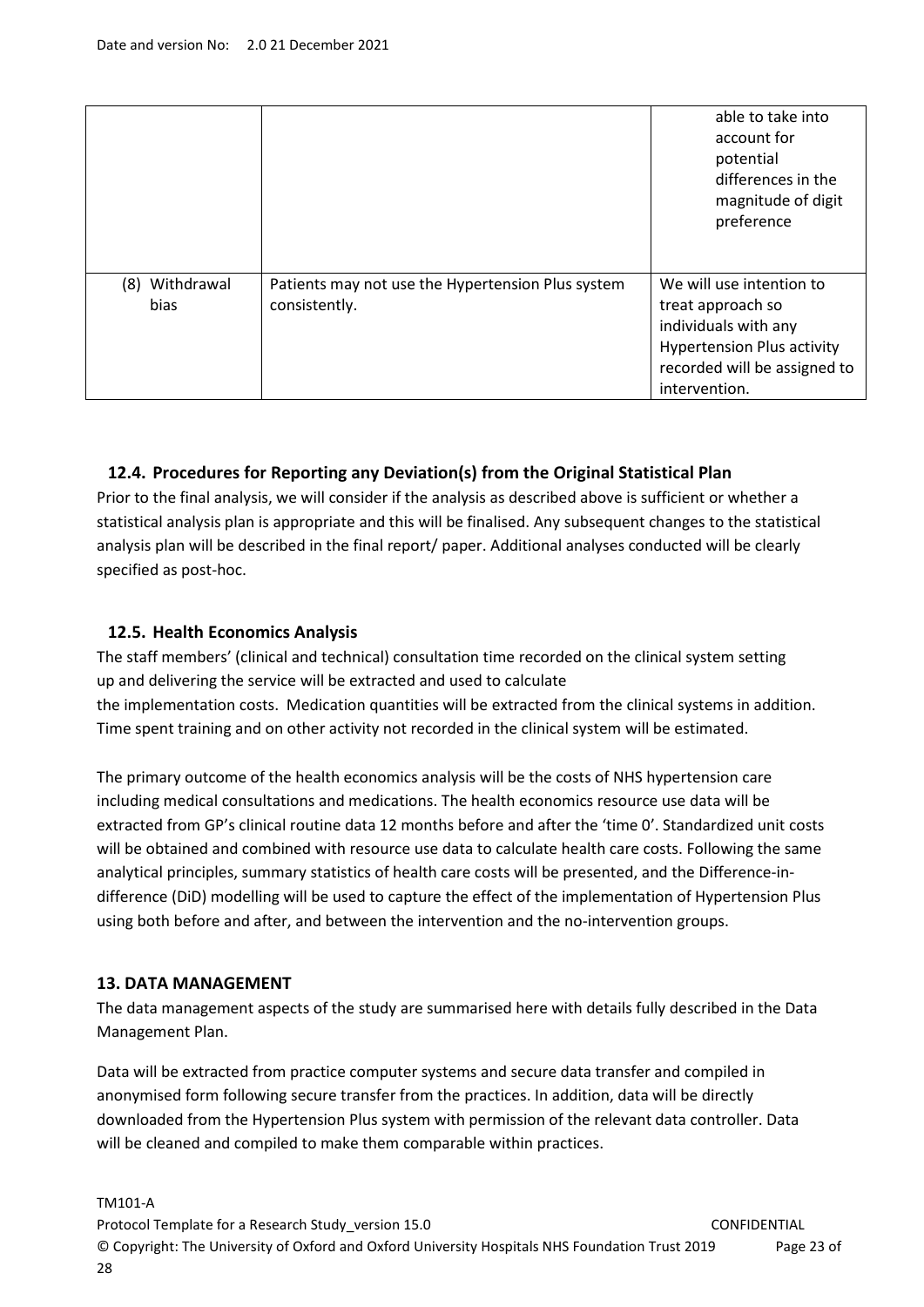### **13.1. Source Data**

Source data is what is recorded in the patients' Electronic Health Records and/or the Hypertension Plus system.

## **13.2. Access to Data**

Direct access will be granted to authorised representatives from the Sponsor and host institution for monitoring and/or audit of the study to ensure compliance with regulations.

## **13.3. Data Recording and Record Keeping**

The participants will be identified by a unique study specific number and/or code in the dataset (SNOMED in the clinical record). The name and any other identifying detail will NOT be included in any study data electronic file.

The principal data source for this study will be anonymised routinely collected primary care data extracted retrospectively from participating general practices. All GP practices in the UK use a computerised medical system to maintain patient medical records. Data are entered into a patient's computerised medical system as coded data or free text. Coded data, anonymised at source, will be extracted from Electronic Health Records by automatic searches. All anonymised data from GP practices and from Omron via the Hypertension Plus system will be encrypted on transit and at rest. Data will be stored within the Department of Primary Care Health Sciences at Oxford University in a locked server facility and in a secure folder accessible only to researchers participating in the study or who have been granted access by the Principal Investigator.

Anonymised study data will be archived for at least five years in accordance with the PC-CTU's Archiving SOPs.

The Research Team has no roles in updating these clinical data recorded by clinicians as part of their consultation and care. The Research Team, however, maintains an auditable trail for all the stages of data processing to ensure the quality of data are not compromised by the processing.

### **14. QUALITY ASSURANCE PROCEDURES**

The study may be monitored, or audited in accordance with the current approved protocol, relevant regulations and standard operating procedures.

### **14.1. Risk assessment**

A risk assessment and monitoring plan will be prepared before the study opens and will be reviewed as necessary over the course of the study to reflect significant changes to the protocol or outcomes of monitoring activities.

### **14.2. Study monitoring**

TM101-A

Protocol Template for a Research Study version 15.0 CONFIDENTIAL © Copyright: The University of Oxford and Oxford University Hospitals NHS Foundation Trust 2019 Page 24 of 28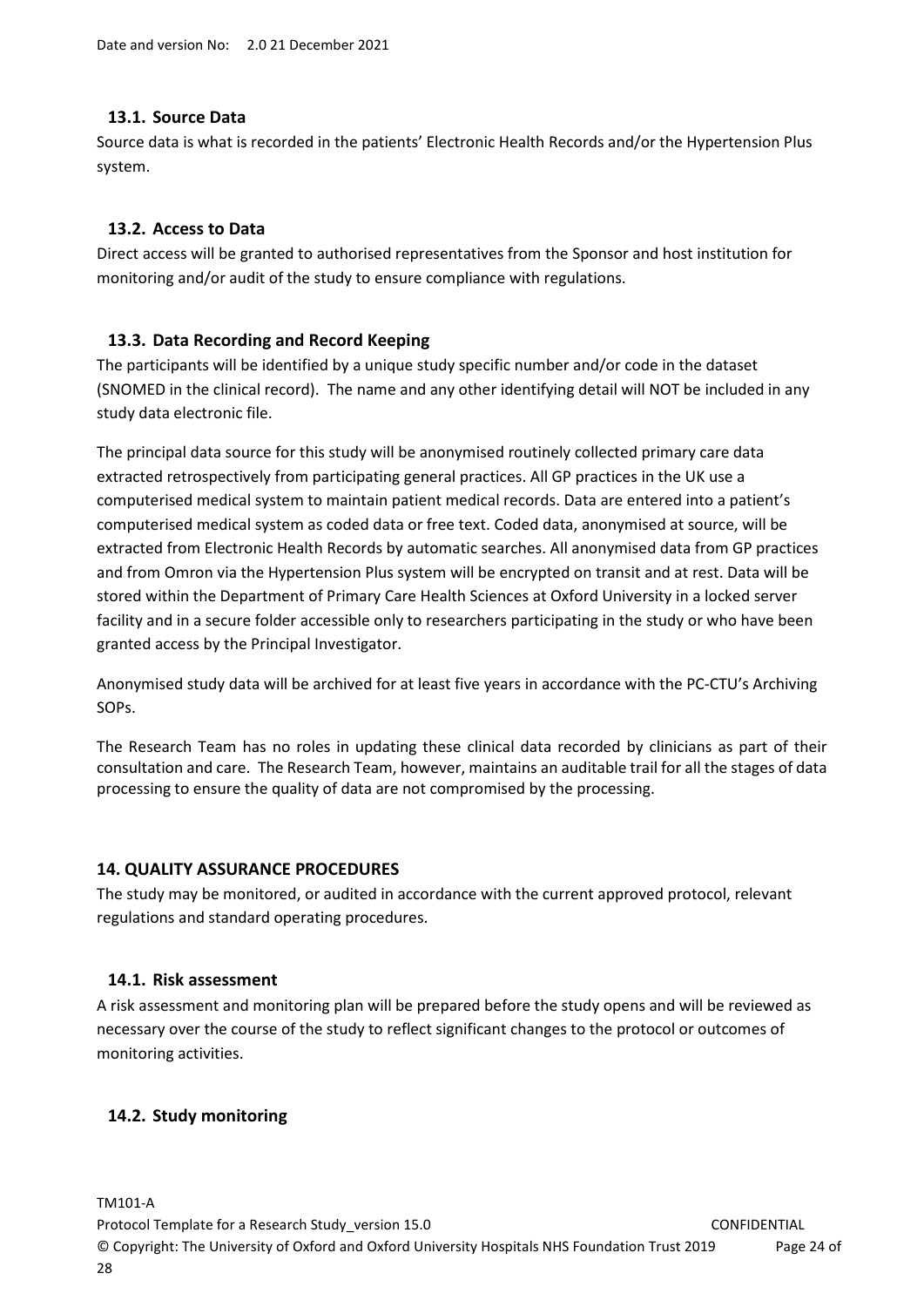Monitoring will be performed according to the study specific Monitoring Plan as identified within the risk assessment. Data will be evaluated for compliance with the protocol and accuracy in relation to source documents.

# **15. Study Committees Study Management Group (SMG)**

The SMG is responsible for day to day management of the study and will monitor all aspects of conduct and progress, including Protocol; compliance, and the quality of the study itself. This group will meet on a monthly basis.

## **Study Advisory Committee (SAC)**

The role of the SAC is to provide overall advice for the study on behalf of the Sponsor and the Funder and to ensure that the study is conducted according to the relevant regulations and local policies. The frequency of meeting will be determined by the SAC but likely to be four monthly.

# **16. PROTOCOL DEVIATIONS**

A study related deviation is a departure from the approved study protocol or other study document or process or any applicable regulatory requirements. Any deviations from the protocol will be documented in a protocol deviation form and filed in the study master file.

In the event of the inadvertent receipt of identifiable data, research team will notify the University of Oxford Data Breach team immediately (data.breach@admin.ox.ac.uk) in order to comply with procedures set out by the Information Commissioners' Office (ICO), as well as notifying the organsation from which the data was received.

# **17. SERIOUS BREACHES**

A "serious breach" is a breach of the protocol or of the conditions or principles of Good Clinical Practice which is likely to affect to a significant degree -

- (a) the safety or physical or mental integrity of the trial subjects; or
- (b) the scientific value of the research.

In the event that a serious breach is suspected the Sponsor must be contacted within 1 working day. In collaboration with the C.I., the serious breach will be reviewed by the Sponsor and, if appropriate, the Sponsor will report it to the approving REC committee and the relevant NHS host organisation within seven calendar days.

# **18. ETHICAL AND REGULATORY CONSIDERATIONS**

# **18.1. Declaration of Helsinki**

The Investigator will ensure that this study is conducted in accordance with the principles of the Declaration of Helsinki.

TM101-A

Protocol Template for a Research Study version 15.0 CONFIDENTIAL © Copyright: The University of Oxford and Oxford University Hospitals NHS Foundation Trust 2019 Page 25 of 28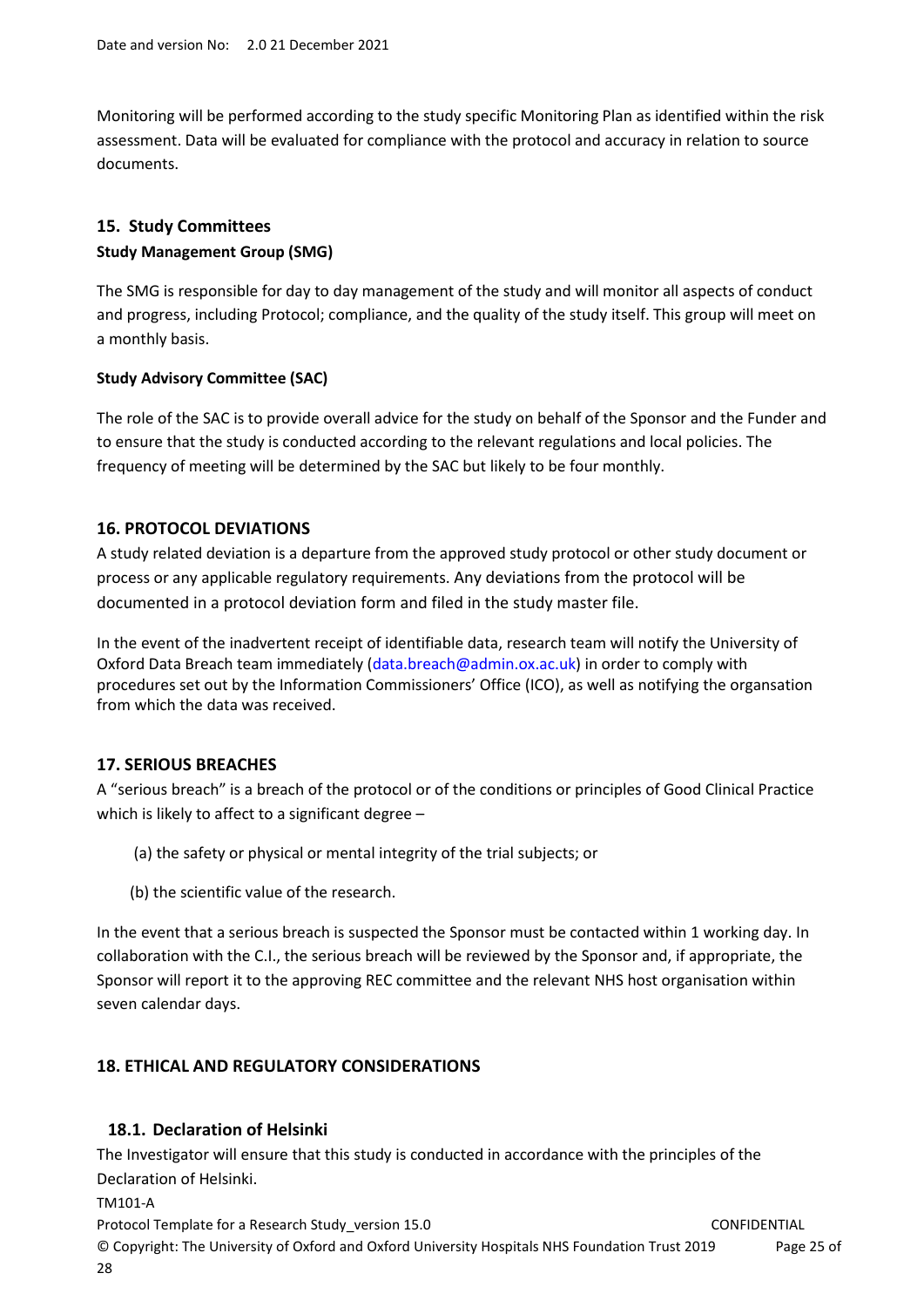## **18.2. Guidelines for Good Clinical Practice**

The Investigator will ensure that this study is conducted in accordance with relevant regulations and with Good Clinical Practice.

## **18.3. Approvals**

Following Sponsor approval the protocol will be submitted to the HRA and host institutions for written approval.

The Investigator will submit and, where necessary, obtain approval from the above parties for all substantial amendments to the original approved documents.

### **18.4. Reporting**

The CI shall submit once a year throughout the study, or on request, an Annual Progress report to the funder (where required). In addition, an End of Study notification and final report will be submitted to the same party.

## **18.5. Transparency in Research**

This service evaluation will be registered on a publicly accessible database.

## **18.6. Participant Confidentiality**

The study will comply with the General Data Protection Regulation (GDPR) and Data Protection Act 2018, which require data to be anonymised as soon as it is practical to do so. This is done at practice level prior to provision of data to the research team. Although multiple items will be extracted from individual clinical records, we have taken care to minimise the number of data items/variables that would be extracted. We do not believe that the data being requested would be sufficient, even in aggregate, to identify an individual. De-identification will ensure that it is not possible for research staff to link study data with data from other sources.

### **19. FINANCE AND INSURANCE**

### **19.1. Funding**

The study is being funded by NIHR via Applied Research Collaboration (ARC) Oxford and Thames Valley

### **19.2. Insurance**

The University has a specialist insurance policy in place which would operate in the event of any participant suffering harm as a result of their involvement in the research (Newline Underwriting Management Ltd, at Lloyd's of London). Appropriate contractual arrangements will be put in place with all third parties.

#### TM101-A

Protocol Template for a Research Study version 15.0 CONFIDENTIAL © Copyright: The University of Oxford and Oxford University Hospitals NHS Foundation Trust 2019 Page 26 of 28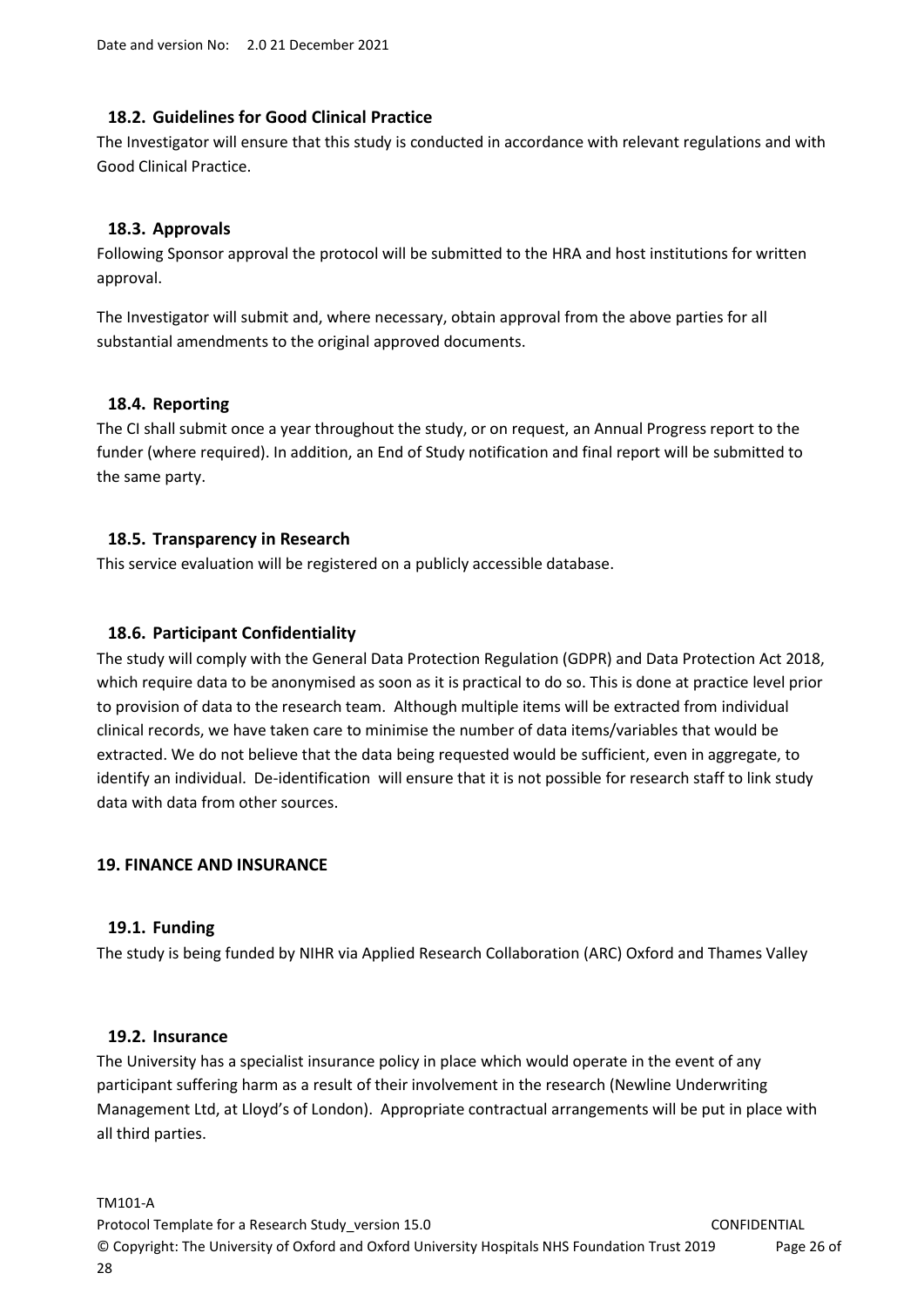## **20. PUBLICATION POLICY**

The Investigators will be involved in reviewing drafts of the manuscripts, abstracts, press releases and any other publications arising from the study. Authors will acknowledge that the study was funded by NIHR ARC Oxford and Thames Valley. Authorship will be determined in accordance with the ICMJE guidelines and other contributors will be acknowledged.

# **21. DEVELOPMENT OF A NEW PRODUCT/ PROCESS OR THE GENERATION OF INTELLECTUAL PROPERTY**

Ownership of IP generated by employees of the University vests in the University. The University will ensure appropriate arrangements are in place as regards any new IP arising from the trial.

## **22. ARCHIVING**

At the conclusion of the study, all essential documents and trial data will be archived for at least five years in accordance with the PC-CTU's Archiving SOPs. The Chief Investigator is responsible for authorising retrieval and disposal of archived material.

### **23. REFERENCES**

1. Lim SS, Vos T, Flaxman AD, et al. A comparative risk assessment of burden of disease and injury attributable to 67 risk factors and risk factor clusters in 21 regions, 1990–2010: a systematic analysis for the Global Burden of Disease Study 2010. *Lancet* 2013; **380**.

2. Law MR, Morris JK, Wald NJ. Use of blood pressure lowering drugs in the prevention of cardiovascular disease: meta-analysis of 147 randomised trials in the context of expectations from prospective epidemiological studies. *BMJ* 2009; **338**: b1665.

3. Ogedegbe G. Barriers to optimal hypertension control. *JClinHypertens(Greenwich)* 2008; **10**(8): 644-6.

4. McManus RJ, Mant J, Franssen M, et al. Efficacy of self-monitored blood pressure, with or without telemonitoring, for titration of antihypertensive medication (TASMINH4): an unmasked randomised controlled trial. *Lancet* 2018; **391**(10124): 949-59.

5. Tucker KL, Sheppard JP, Stevens R, et al. Self-monitoring of blood pressure in hypertension: A systematic review and individual patient data meta-analysis. *PLoS Med* 2017; **14**(9): e1002389.

6. Stergiou GS, Skeva, II, Zourbaki AS, Mountokalakis TD. Self-monitoring of blood pressure at home: how many measurements are needed? *J Hypertens* 1998; **16**(6): 725-31.

7. Zhou H, Taber C, Arcona S, Li Y. Difference-in-Differences Method in Comparative Effectiveness Research: Utility with Unbalanced Groups. *Appl Health Econ Health Policy* 2016; **14**(4): 419-29.

8. Andrew Clegg, Chris Bates, John Young, Ronan Ryan, Linda Nichols, Elizabeth Ann Teale, Mohammed A. Mohammed, John Parry, Tom Marshall Development and validation of an electronic frailty index using routine primary care eletronic health data *Age and Ageing, Volume 45, Issue 3, May 2p16, Pages 353-360* 

*9.* Williams, R. L. 2000. A note on robust variance estimation for cluster-correlated data. Biometrics 56: 645–646.

10 McManus RJ, et al. Home and Online Management and Evaluation of Blood Pressure (HOME BP) using a digital interventeion in poorly controlled hypertension: randomised controlled trial. BMJ 2021:372:m4858

TM101-A

Protocol Template for a Research Study version 15.0 CONFIDENTIAL © Copyright: The University of Oxford and Oxford University Hospitals NHS Foundation Trust 2019 Page 27 of 28